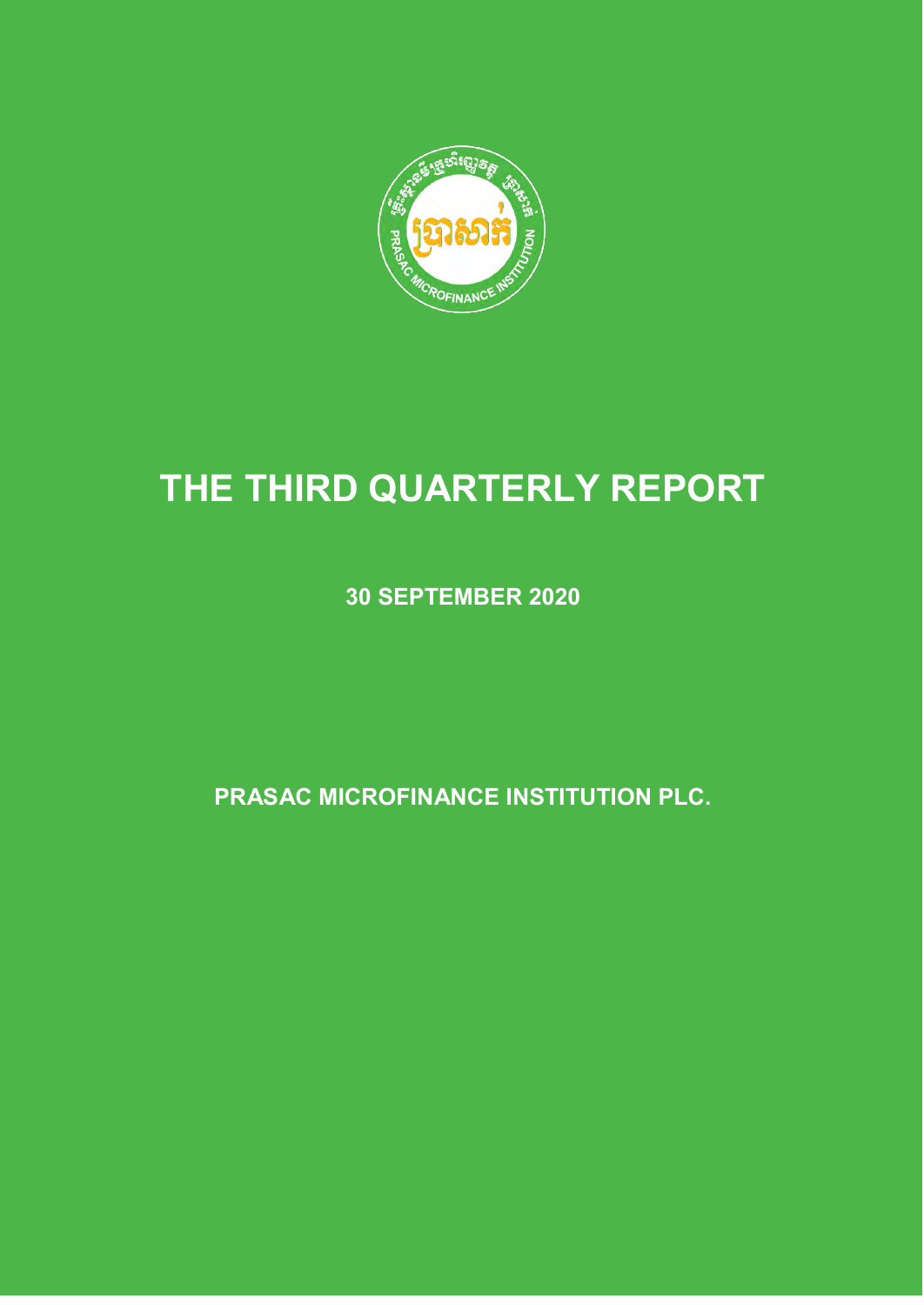#### <span id="page-1-0"></span>**FINANCIAL HIGHLIGHT**

| <b>Financial Position (in Million Riels)</b>                        | <b>September</b><br>$2020^{(1)}$ | <b>December</b><br>$2019^{(1)}$  |
|---------------------------------------------------------------------|----------------------------------|----------------------------------|
| <b>Total Assets</b>                                                 | 13,691,377                       | 12,626,514                       |
| <b>Total Liabilities</b>                                            | 11,752,938                       | 10,955,727                       |
| <b>Total Shareholders' Equity</b>                                   | 1,938,439                        | 1,670,787                        |
| <b>Profit/(Loss) (in Million Riels)</b>                             | <b>Quarter 3</b><br>$2020^{(1)}$ | <b>Quarter 3</b><br>$2019^{(1)}$ |
| <b>Total Revenues</b>                                               | 460,861                          | 417,665                          |
| Profit/(Loss) Before Tax                                            | 130,062                          | 131,662                          |
| Profit/(Loss) After Tax                                             | 104,043                          | 105,324                          |
| <b>Total Comprehensive Income</b>                                   | 107,383                          | 116,203                          |
| <b>Financial Ratios</b><br>(for Banking and Financial Institutions) | <b>September</b><br>2020         | <b>December</b><br>2019          |
| Solvency Ratio <sup>(1)</sup>                                       | 17.56%                           | 20.26%                           |
| Debt to Equity Ratio (1)                                            | 606.31%                          | 655.72%                          |
| <b>Liquidity Ratio</b>                                              | 241.88%                          | 172.94%                          |
| Non-Performing Loans Ratio                                          | 1.16%                            | 0.31%                            |
| Deposit to Loan Ratio                                               | 70.21%                           | 71.50%                           |
| <b>Financial Ratios</b><br>(for Banking and Financial Institutions) | <b>Quarter 3</b><br>2020         | <b>Quarter 3</b><br>2019         |
| Return on Average Assets <sup>(2)</sup>                             | 0.79%                            | 0.98%                            |
| Return on Average Equity <sup>(2)</sup>                             | 5.77%                            | 7.56%                            |
| Interest Coverage Ratio <sup>(2)</sup>                              | 162.24%                          | 173.08%                          |
| Earnings per Share (For equity listed entity)                       | N/A                              | N/A                              |
| Dividend per Share (For equity listed entity)                       | N/A                              | N/A                              |
| Other Important Ratios (If any)                                     | N/A                              | N/A                              |

 (1) The figures in accordance with Cambodian International Financial Reporting Standards ("CIFRS")

 $^{(2)}$  The ratios were calculated by using net profit for the three-month period from 01 July to 30 September 2020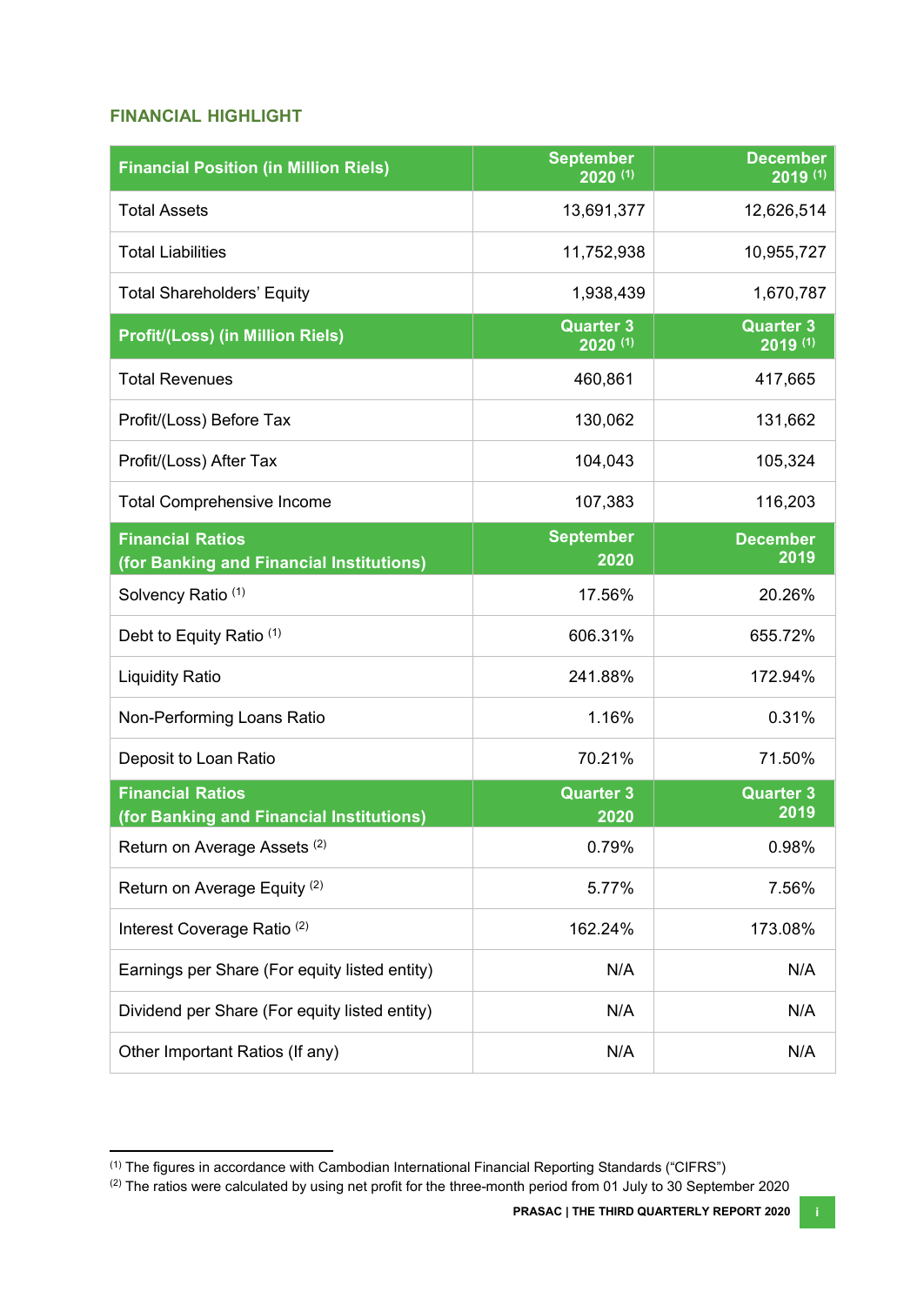#### <span id="page-2-0"></span>**FINANCIAL SUMMARY CHARTS**













**PRASAC | THE THIRD QUARTERLY REPORT 2020 ii**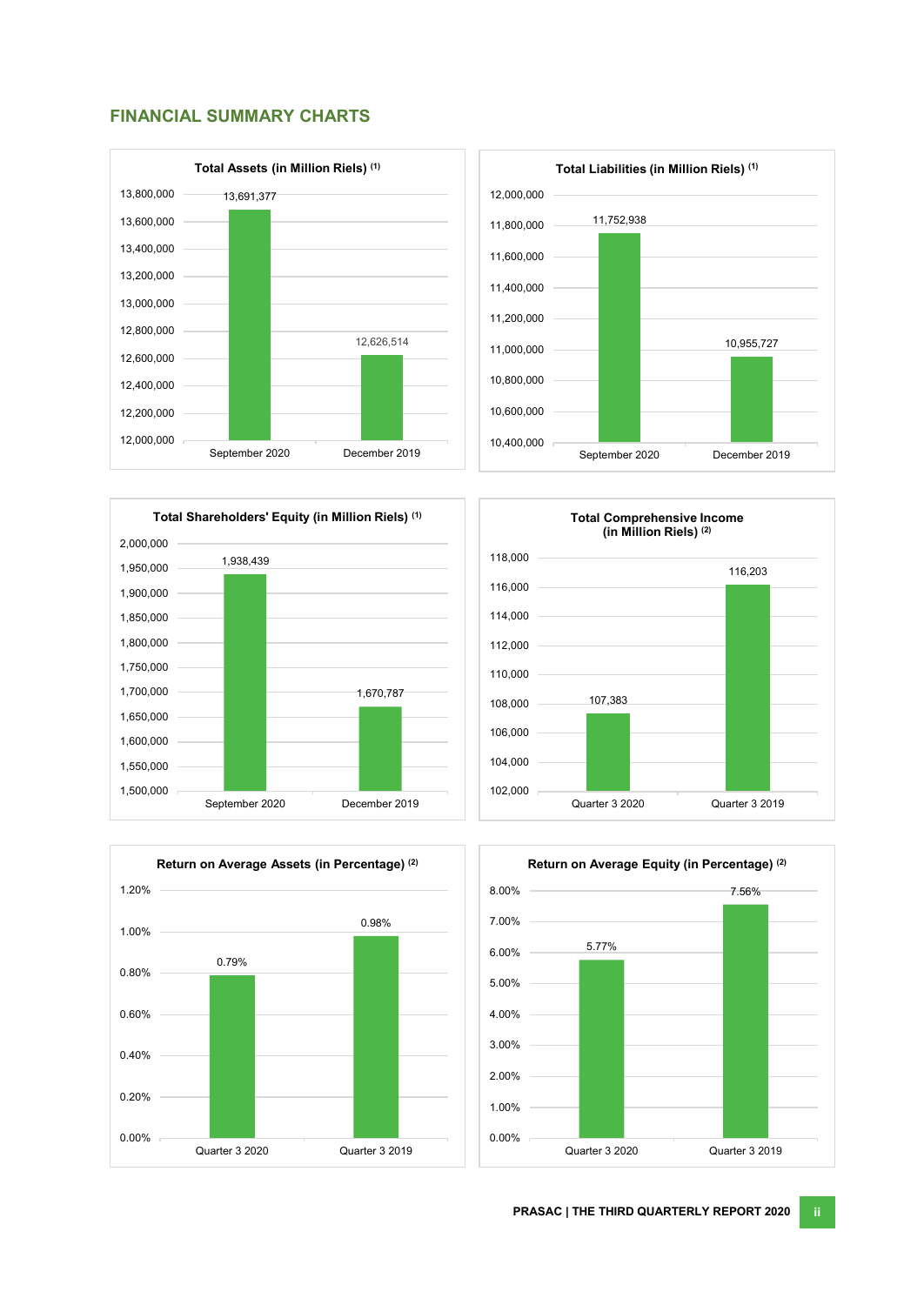#### <span id="page-3-0"></span>**BOARD OF DIRECTORS**



Mr. Kwi Sang JUN Chairman



Mr. Hwan Kook KIM Independent Director



Mr. Hana LEE Independent Director



Mr. Bell Sak Pheakdey Independent Director



Mr. Ishara C. Nanayakkara Director



Mr. Minki Brian HONG Director



Mr. Sim Senacheert Director



Mr. Hak Soo KIM Director



Mr. Ji Kyu JANG Director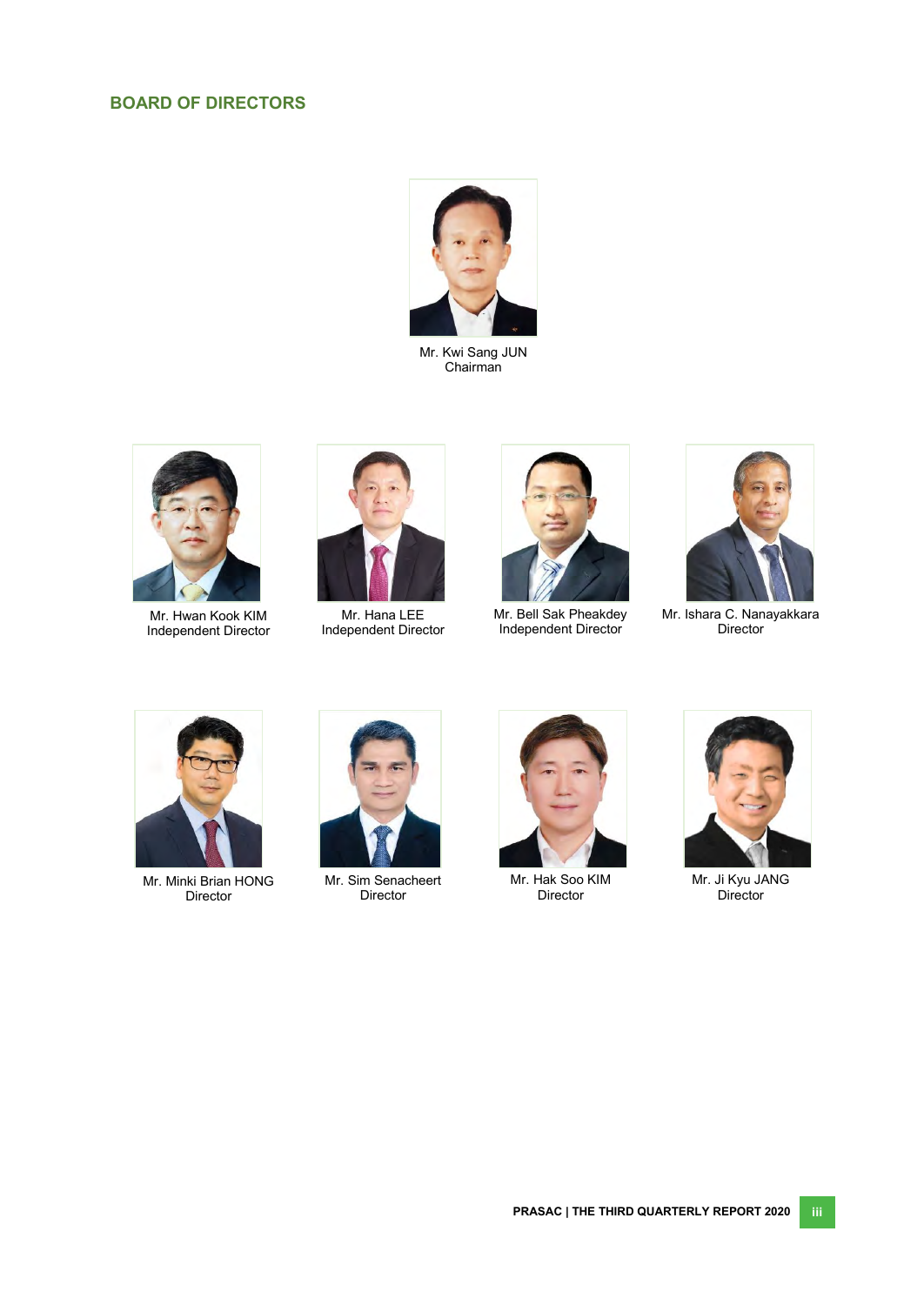#### <span id="page-4-0"></span>**MESSAGE FROM CHAIRMAN**

It is our pleasure to present you with the financial performance of PRASAC Microfinance Institution Plc. in 3<sup>rd</sup> quarter of 2020 following the requirements of the Securities and Exchange Commission of Cambodia (SECC).

As part of the global response to the COVID-19 pandemic, we are facing big challenges and experiences on global economy lock-down, countries lock-down, continues to practice social/physical distancing and wear masks to prevent asymptomatic contamination around the world. All countries have started to re-open their economic, noting that we may experience a second wave of the virus because of the vaccines are underway to research and produce.

The global epidemiological and economic crisis unleashed by COVID-19 poses the greatest threat to Cambodia's development in its 30 years of modern history. The three most affected sectors, (i). Tourism, (ii). Manufacturing exports, and (iii). Construction that it contributed more than 70 percent of growth and 39.4 percent of total paid employment in 2019. Therefore, in the current year, Cambodia's economy is likely to register its slowest growth since 1994, contracting between -1 percent (baseline) and -2.9 percent (downside). Poverty could increase between 3 and 11 percentage points from a 50 percent income loss that lasts for six months for households engaged in tourism, wholesale and retail trade, garment, construction, or manufacturing. Cambodia is expected to experience its lowest growth rate since 1994. The COVID-19 shock, propagated through falling global demand, supply chain disruptions, and nationwide lockdowns, is hitting most of Cambodia's main drivers of growth hard. While real GDP growth was strong at 7.1 percent in 2019, it is projected to register a negative growth rate, ranging between -1.0 and -2.9 percent in 2020. At least 1.76 million jobs are currently at risk due to the COVID-19 outbreak.

The Royal Government of Cambodia (RGC) has been great effort to support the social, economy and particularly the financial sector which is considered the backbone of the national economy. That said, the National Bank of Cambodia (NBC) issued in March and on-going on directive in providing grace periods and loan repayment restructuring to businesses affected by COVID-19.

In line with our vision and to maintain financial stability, support economic activity and ease the burden of borrowers facing major revenue declines, PRASAC has fully adopted this circular.

Despite this time of uncertainty, PRASAC continued to grow in all key areas, including the total assets, deposits and loans, profit as well as financial technology. We managed to smoothly carry out the ownership transfer transition and successfully listed PRASAC Corporate Bond on the Cambodia Securities Exchange (CSX). The first bond issuance of PRASAC marks the single largest funds raising in the history of Cambodia's Stock Exchange market. PRASAC was able to raise additional funds of 127.2 billion riel (USD 31.8 million) through the corporate bond issuance for the public offering on the Cambodia Securities Exchange (CSX).

Although we are facing big challenges and experiences on global economy crises, we have delivered strong operation and financial performance and consistent long-term shareholders interest. We have learned a lot from the challenges of the past several years that made PRASAC becomes a strong and stable institution for more than 25 years of sustainable growth. As results of the end of quarter 3 of 2020, the total assets were USD 3,339 million, growing 14.29% compared to same quarter of 2019. The deposit balance increased to USD 2,009 million, and the gross loan portfolio amounted up to USD 2,862 million. The shareholder's equity also grew and reached USD 473 million in the reported period.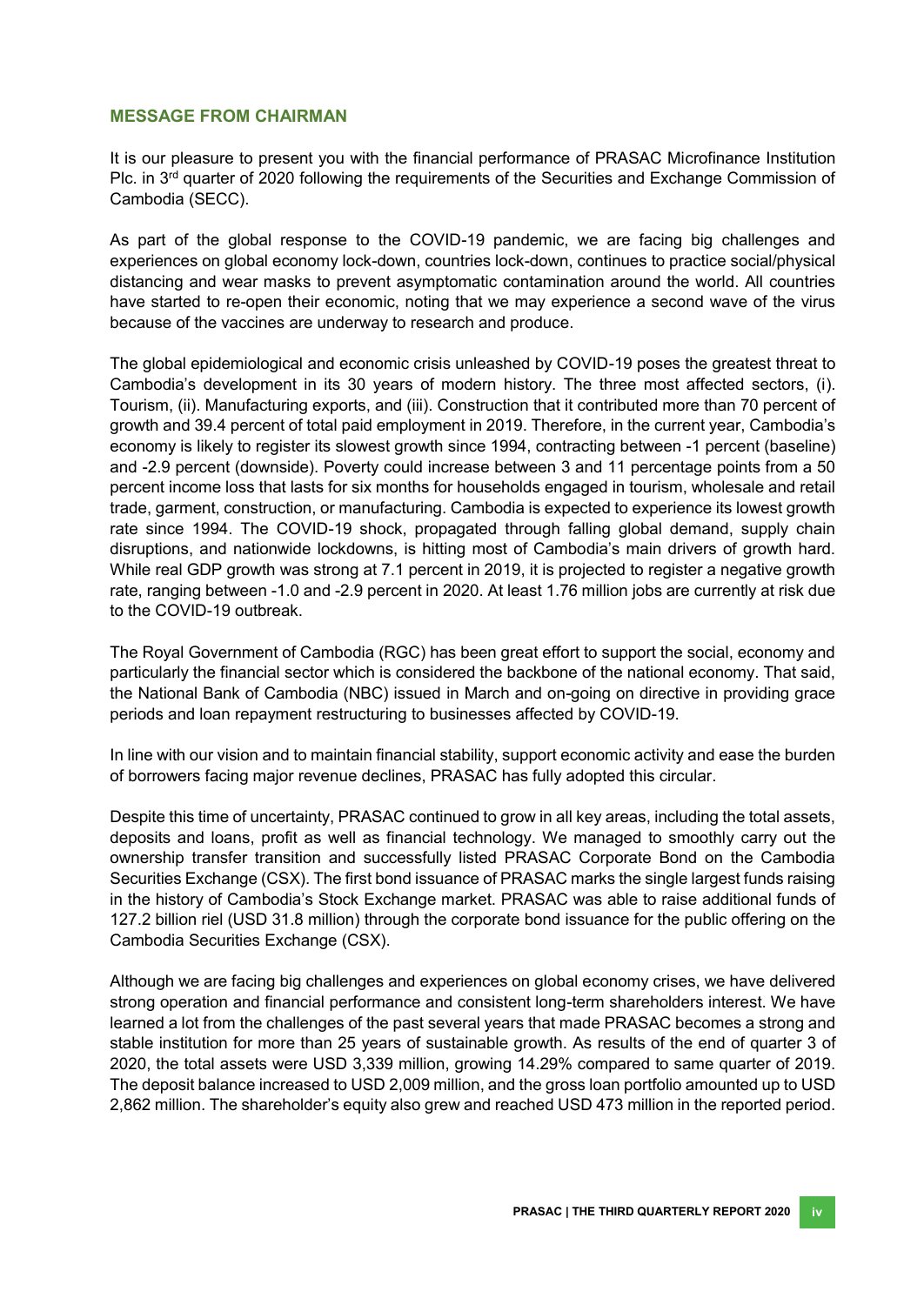Although 2020 is an unprecedented challenging year, the Board and shareholders have confidence that PRASAC's leadership, strategy and people will enable PRASAC to continue its high level of performance for all stakeholders.

On behalf of the Board of Directors, I wish to thank PRASAC's management and staff for their hard work, dynamism and strong dedication to grow the business along with customer's growth in harmony. I also wish to thank the Board of Directors, shareholders, customers, the Royal Government of Cambodia and especially the National Bank of Cambodia (NBC), Securities and Exchange Commission of Cambodia (SECC) and Cambodia Securities Exchange (CSX) for their continuous support and advice.

12 November 2020

<u> ภูราวระ</u> ឌ្រីះស្ថានមីក្រសិរញ្ញនត្ថុ ប្រាសារ ชอว์ตาลอ่า หูถองกำลิ  $cn$   $lc$   $s$ PRASAC MICROFINANCE INSTER "PRASAC MFI PLC." EST OF PRASAC MEI PLC.

 **Kwi Sang JUN**  Chairman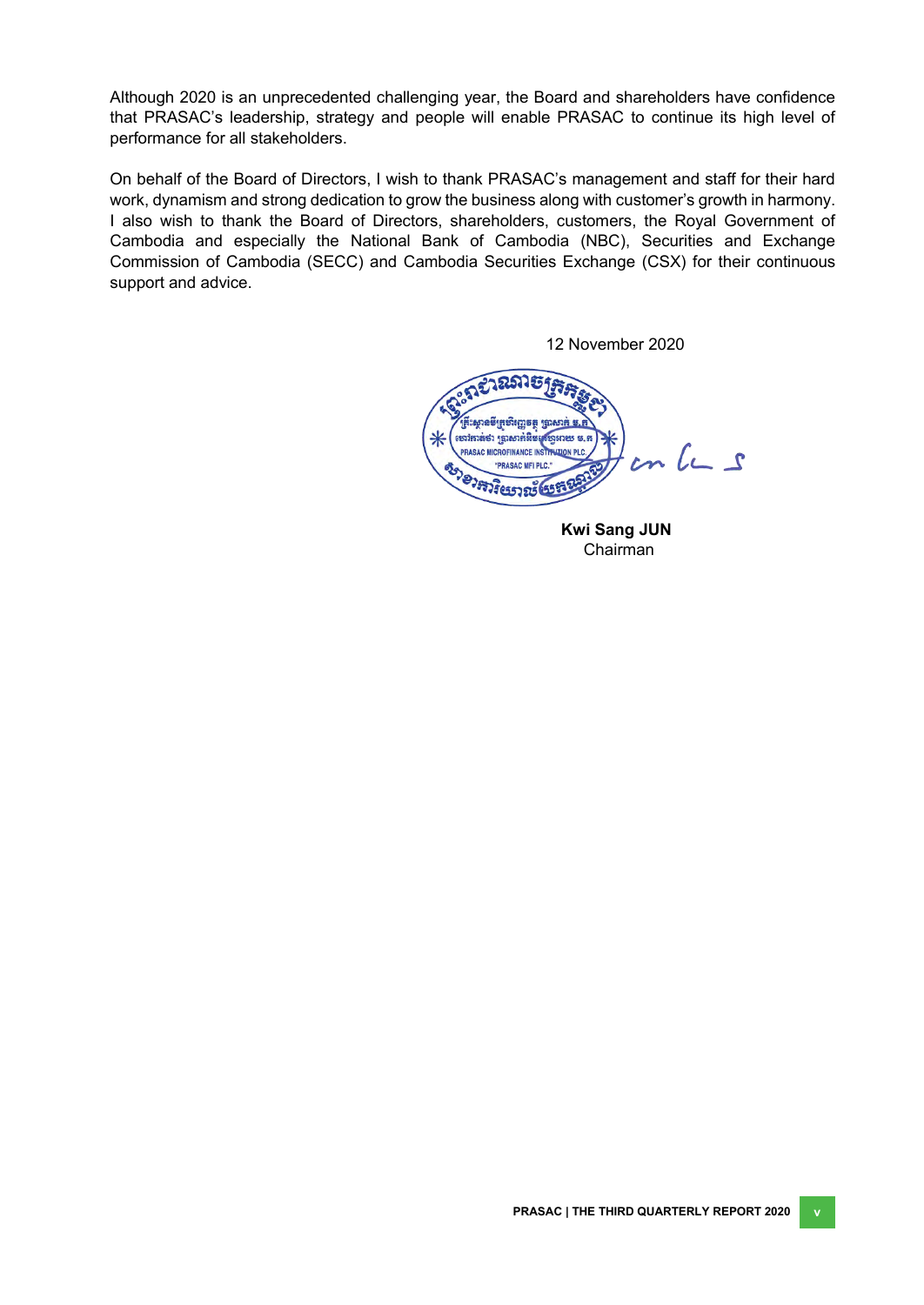# **CONTENTS**

| А.          |                                                                          |  |
|-------------|--------------------------------------------------------------------------|--|
| <b>B.</b>   |                                                                          |  |
| C.          |                                                                          |  |
|             |                                                                          |  |
| Α.          | Business Operation Performance Including Business Segments Information 3 |  |
| <b>B.</b>   |                                                                          |  |
|             |                                                                          |  |
|             |                                                                          |  |
| Α.          |                                                                          |  |
| <b>B.</b>   |                                                                          |  |
| C.          |                                                                          |  |
| D.          |                                                                          |  |
| E.          |                                                                          |  |
| $F_{\cdot}$ |                                                                          |  |
|             |                                                                          |  |
|             |                                                                          |  |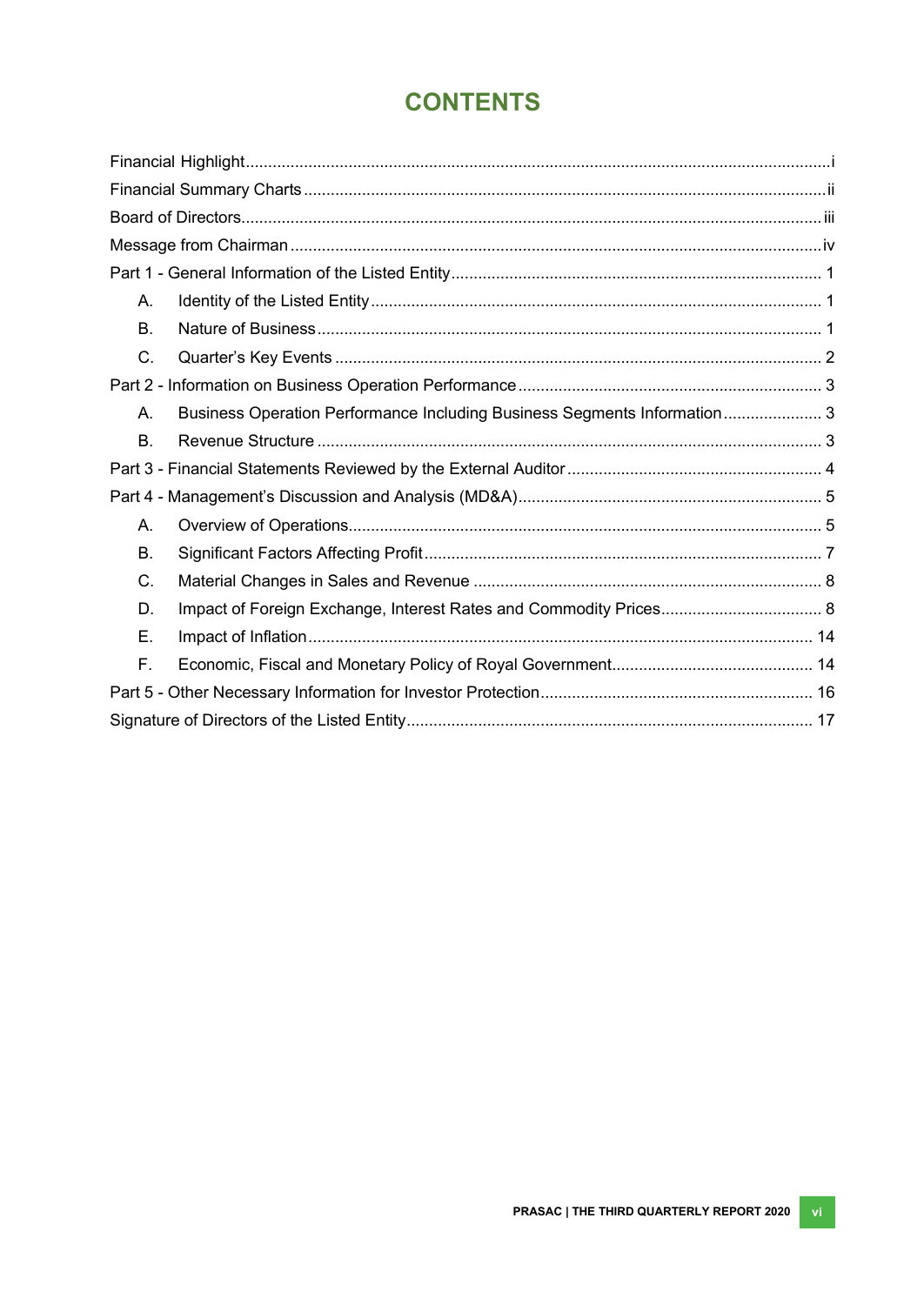# <span id="page-7-0"></span>**A. IDENTITY OF THE LISTED ENTITY**

| Entity name in Khmer                                      | គ្រឹះស្ថានមីក្រូហិរញ្ញវត្ថុប្រាសាក់ ម.ក                                                       |  |  |
|-----------------------------------------------------------|-----------------------------------------------------------------------------------------------|--|--|
| In Latin                                                  | <b>PRASAC Microfinance Institution Plc.</b>                                                   |  |  |
| Standard code                                             | KH2000131A42                                                                                  |  |  |
| Address                                                   | Building № 212, Street 271, Sangkat Tuol Tumpung 2,<br>Khan Chamkarmon, Phnom Penh, Cambodia. |  |  |
| Phone number                                              | +855 23 999 911 / +855 86 999 911                                                             |  |  |
| Fax                                                       | +855 23 216 362                                                                               |  |  |
| Website                                                   | www.prasac.com.kh                                                                             |  |  |
| Email                                                     | info@prasac.com.kh                                                                            |  |  |
| Company registration number                               | 00001157<br>Date: 11 September 2011                                                           |  |  |
| License number                                            | M.F 10<br>Issued by: National Bank of Cambodia<br>Date: 19 October 2012                       |  |  |
| Disclosure document registration number<br>issued by SECC | 067/20SECC/SSR<br>Date: 30 March 2020                                                         |  |  |
| Representative of the listed entity                       | Mr. Sim Senacheert                                                                            |  |  |

#### <span id="page-7-1"></span>**B. NATURE OF BUSINESS**

PRASAC has a microfinance deposit taking license from the National Bank of Cambodia (NBC), and has operated for 25 years in the microfinance and banking industry in Cambodia. PRASAC is currently the largest microfinance deposit-taking institution (MDI) in terms of assets, loan portfolio, loan quality, net profit, customer deposits and ranks among the top five commercial banks in Cambodia.

PRASAC is dedicated to offering full-fledged financial services namely loans, deposits, EDC bill payment, PPWSA bill payment, tuition fee payment, cash-by-code, fund transfer, foreign exchange, phone top-up, Cambodian shared switch (CSS), fast payment, payment services via the Bakong system, real-time fund transfer, payroll, automated teller machine (ATM), cash deposit machine (CDM), mobile banking, internet banking, POS, bank confirmation and other services to target clients.

As a market leader with total assets of USD 3,339 million as of 30<sup>st</sup> September 2020, PRASAC operates the second largest branch network, with 181 branches across 86% of the total villages in Cambodia. PRASAC has strong financial operations, customer care, and a modern, transparent and dynamic core banking system for serving the needs of customers and the public.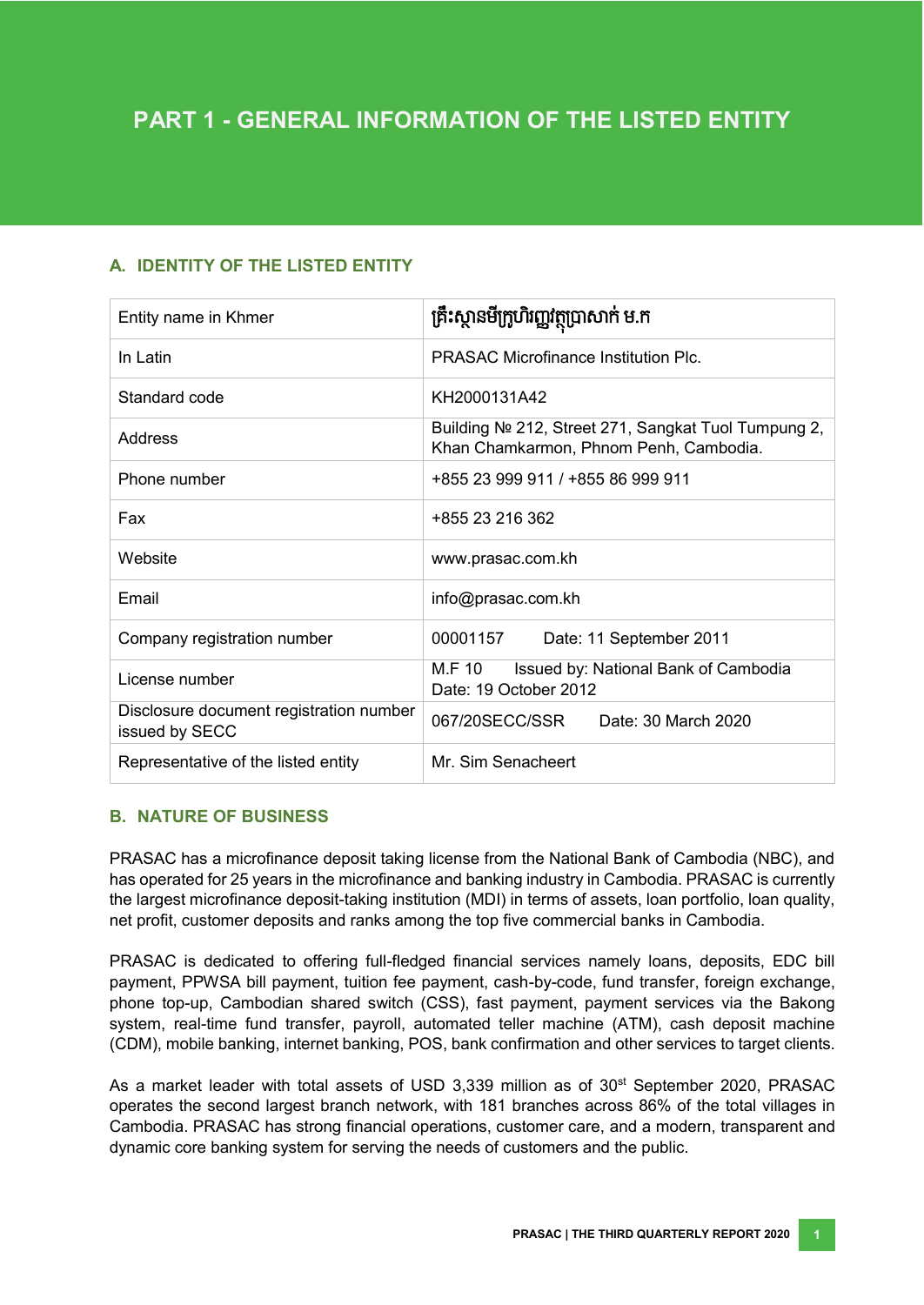# <span id="page-8-0"></span>**C. QUARTER'S KEY EVENTS**

PRASAC does not have any key events for third quarter 2020.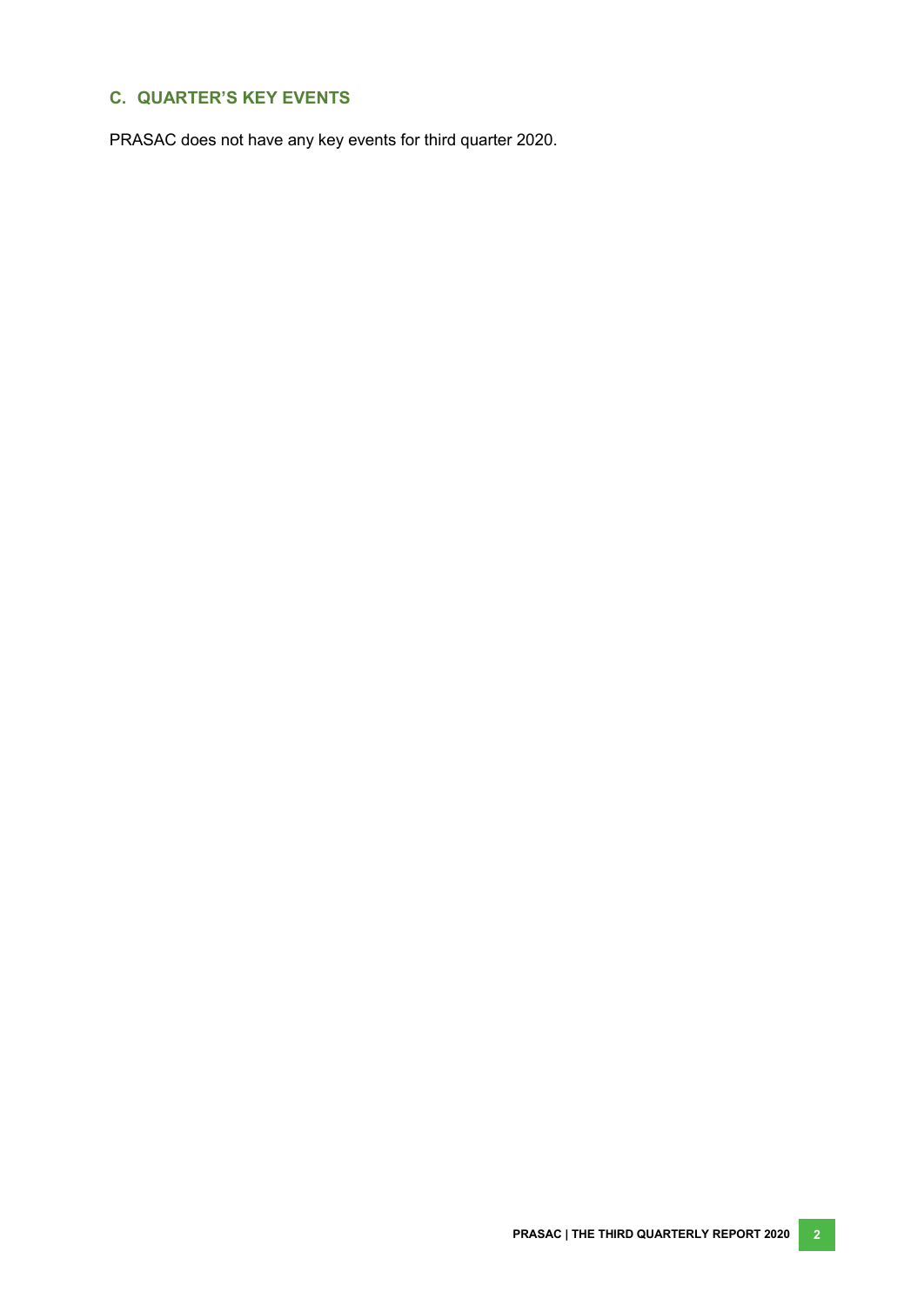# <span id="page-9-0"></span>**A. BUSINESS OPERATION PERFORMANCE INCLUDING BUSINESS SEGMENTS INFORMATION**

| <b>Key Achievement</b>                          | <b>September</b><br>2020 | <b>December</b><br>2019 |  |  |  |  |
|-------------------------------------------------|--------------------------|-------------------------|--|--|--|--|
| Loan                                            |                          |                         |  |  |  |  |
| <b>Number of Borrowers</b>                      | 437,135                  | 417,044                 |  |  |  |  |
| Total Gross Loans (in Million Riels) (3)        | 11,735,047               | 10,192,782              |  |  |  |  |
| <b>Deposit</b>                                  |                          |                         |  |  |  |  |
| <b>Number of Depositors</b>                     | 618,167                  | 600,204                 |  |  |  |  |
| Total Deposit (in Million Riels) <sup>(3)</sup> | 8,238,769                | 7,288,272               |  |  |  |  |
| <b>Others</b>                                   |                          |                         |  |  |  |  |
| <b>Operating Branches</b>                       | 181                      | 180                     |  |  |  |  |
| <b>Number of Staffs</b>                         | 9,161                    | 9,091                   |  |  |  |  |
| Number of POS Terminals                         | 514                      | 509                     |  |  |  |  |
| Number of ATMs                                  | 139                      | 135                     |  |  |  |  |
| Number of Active ATM Cards                      | 56,764                   | 57,834                  |  |  |  |  |
| Number of Active Mobile & Internet Banking      | 19,496                   | 15,431                  |  |  |  |  |

# <span id="page-9-1"></span>**B. REVENUE STRUCTURE**

 $\overline{a}$ 

| Nr.<br><b>Source of Revenue</b> |                                    | <b>Quarter 3</b><br>$2020^{(1)}$ |                                    | <b>Quarter 3</b><br>$2019$ <sup>(1)</sup> |        |  |
|---------------------------------|------------------------------------|----------------------------------|------------------------------------|-------------------------------------------|--------|--|
|                                 | <b>Amount</b><br>(in Million Riel) | <b>Percentage</b><br>$(\%)$      | <b>Amount</b><br>(in Million Riel) | <b>Percentage</b><br>(%)                  |        |  |
| 1                               | Interest Income                    | 440,803                          | 95.65%                             | 401,623                                   | 96.16% |  |
| $\overline{2}$                  | Fees and commission<br>income      | 8,540                            | 1.85%                              | 5,967                                     | 1.43%  |  |
| 3                               | Other Income                       | 11,518                           | 2.50%                              | 10,075                                    | 2.41%  |  |
|                                 | <b>Total Revenue</b>               | 460,861                          | 100%                               | 417,665                                   | 100%   |  |

<sup>(3)</sup> The figures in accordance with Cambodian Accounting Standards ("CAS")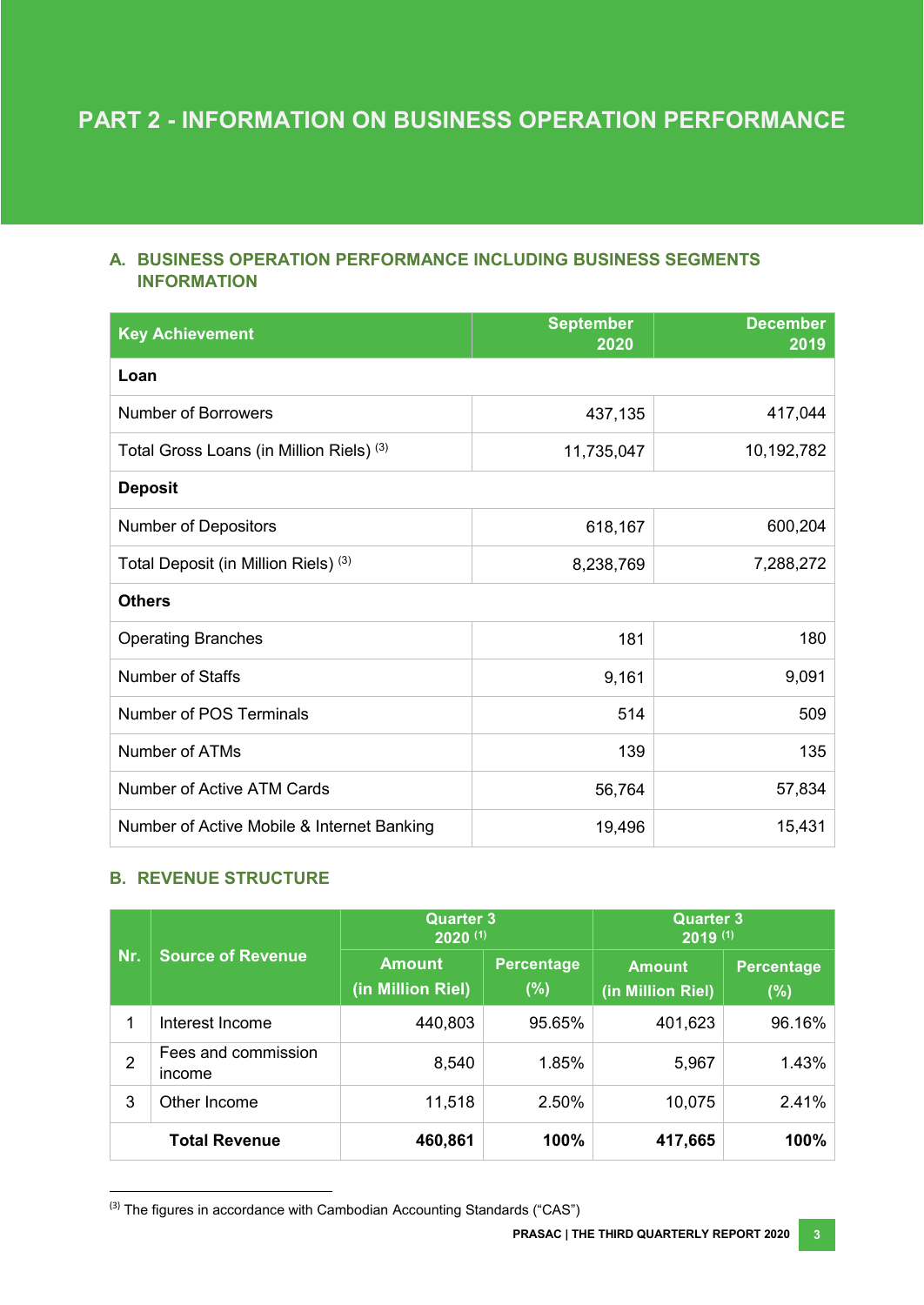# **PART 3 - FINANCIAL STATEMENTS REVIEWED BY THE EXTERNAL AUDITOR**

Please refer to the Annex for Interim Financial Statement Review by the Independent Auditor.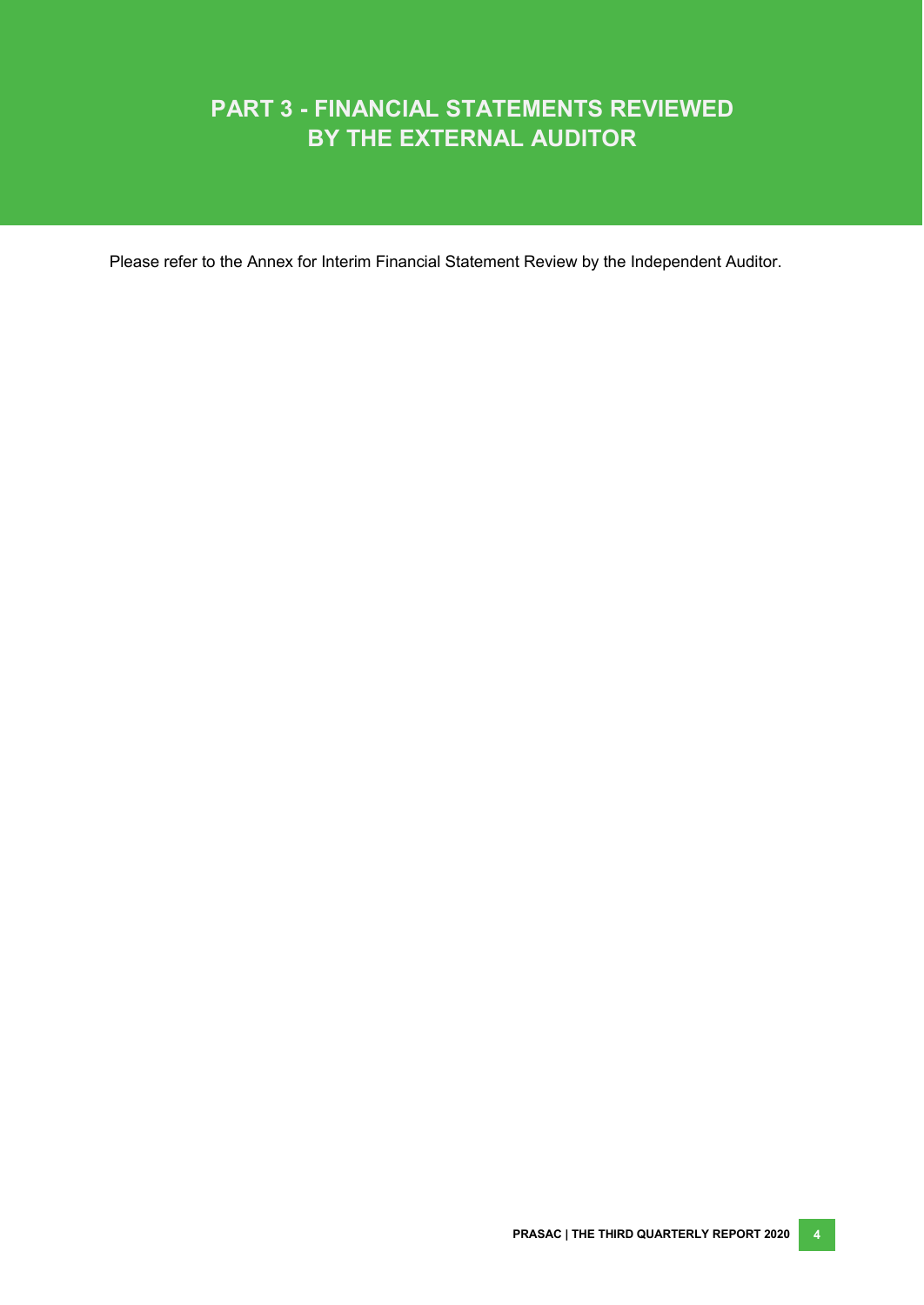The following discussion and analysis are the discussion of PRASAC's management team on the operational results and financial situation based on Financial Statement as of 30 September 2020, which is reviewed by EY (Independent Auditors). Financial Statement have been prepared in accordance with Cambodian International Financial Reporting Standard (CIFRS) and follows regulations and guidelines of National Bank of Cambodia. The management team discussed and analyzed only the key component of the Financial Statement and key factors that affect PRASAC's profitability.

# <span id="page-11-0"></span>**A. OVERVIEW OF OPERATIONS**

#### **1. REVENUE ANALYSIS**

PRASAC generates revenue from the three major sources as follows:

- **Interest income:** Loan to customers and deposit with banks.
- **Fees and commission income:** Fee income from loans, card issuing fee and local remittances services.
- **Other income:** Penalty from loans, recovered loans, foreign exchange gains and others.

|                |                               | <b>Quarter 3</b><br>2020           | <b>Quarter 3</b><br>2019 |                                    |                   |
|----------------|-------------------------------|------------------------------------|--------------------------|------------------------------------|-------------------|
| Nr.            | <b>Source of Revenue</b>      | <b>Amount</b><br>(in Million Riel) | Percentage<br>$(\%)$     | <b>Amount</b><br>(in Million Riel) | Percentage<br>(%) |
| 1              | Interest Income               | 440,803                            | 95.65%                   | 401,623                            | 96.16%            |
| $\overline{2}$ | Fees and<br>commission income | 8,540                              | 1.85%                    | 5,967                              | 1.43%             |
| 3              | Other Income                  | 11,518                             | 2.50%                    | 10,075                             | 2.41%             |
|                | <b>Total Revenue</b>          | 460,861                            | 100%                     | 417,665                            | 100%              |

# **2. REVENUE BY SEGMENT ANALYSIS**

Interest income is main source for PRASAC to generate revenue. In third quarter 2020, interest income represents 96.16% of total revenue while 99.97% of interest income is from loan to customers. Comparing to prior year with the same period, there is not much difference of PRASAC's revenue by segment.

#### **3. GROSS PROFIT MARGIN ANALYSIS**

Gross profit margin does not present in the format of statement of comprehensive income prepared by PRASAC. However, it presents net interest income resulting from interest income less interest expense which indicated in section 4. Profit / (loss) before tax analysis.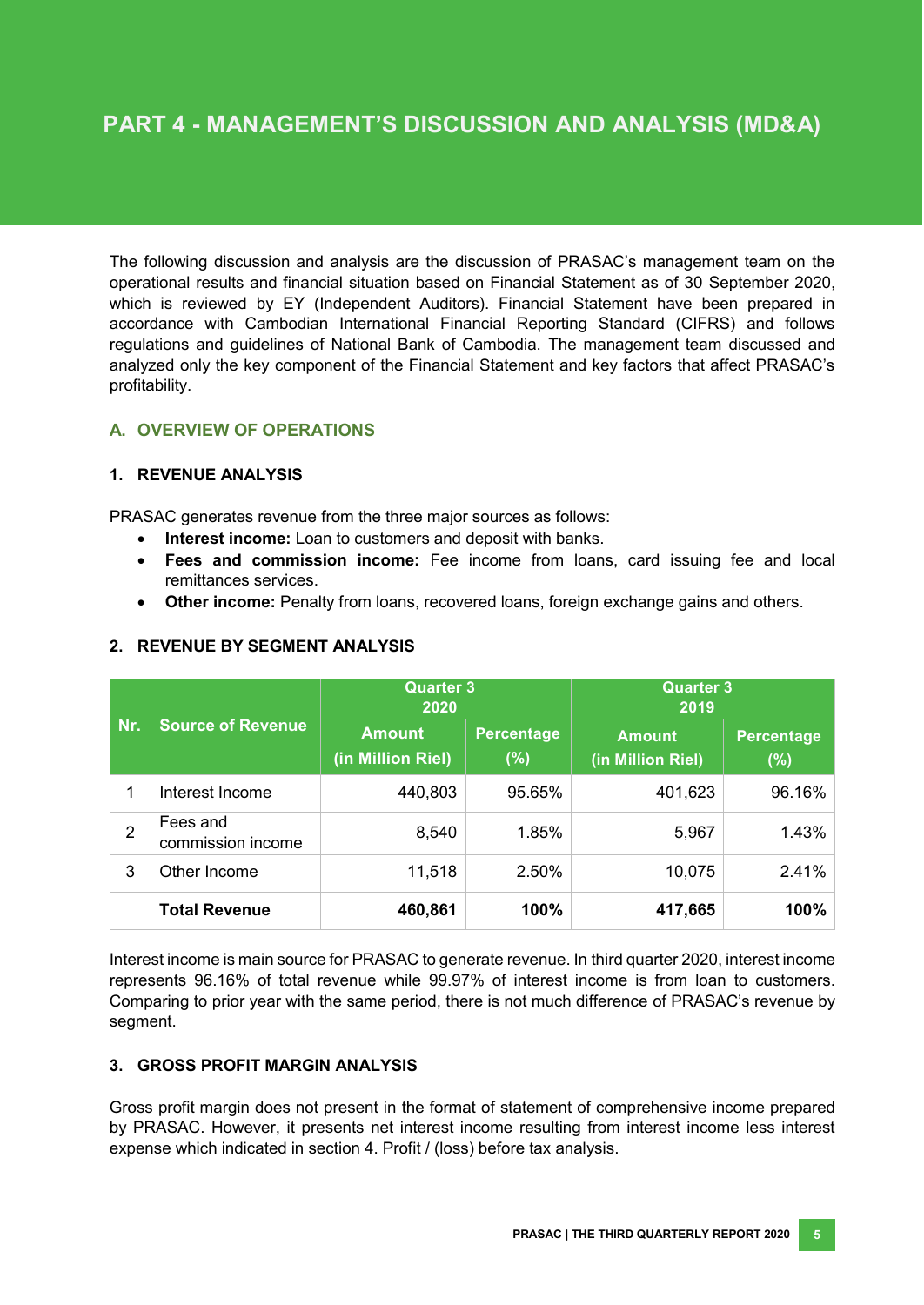#### **4. PROFIT / (LOSS) BEFORE INCOME TAX ANALYSIS**

| <b>Statement of Profit or Loss</b><br><b>Before Income Tax</b> | <b>Quarter 3</b><br>2020<br>(in Million Riel) | <b>Quarter 3</b><br>2019<br>(in Million Riel) | <b>Variance</b><br>(in Million<br><b>Riel)</b> | <b>Variance</b><br>(%) |
|----------------------------------------------------------------|-----------------------------------------------|-----------------------------------------------|------------------------------------------------|------------------------|
| Interest income                                                | 440,803                                       | 401,623                                       | 39,180                                         | 9.76%                  |
| Interest expense                                               | (208, 977)                                    | (180, 157)                                    | (28, 820)                                      | 16.00%                 |
| <b>Net interest income</b>                                     | 231,826                                       | 221,466                                       | 10,360                                         | 4.68%                  |
| Fees and commission income                                     | 8,540                                         | 5,967                                         | 2,573                                          | 43.12%                 |
| Fees and commission expense                                    | (327)                                         | (115)                                         | (212)                                          | 184.35%                |
| <b>Net fees and commission</b><br>income                       | 8,213                                         | 5,852                                         | 2,361                                          | 40.35%                 |
| Other income                                                   | 8,806                                         | 10,075                                        | (1,269)                                        | $-12.60%$              |
| Grant income                                                   | 1,358                                         |                                               | 1,358                                          | 100%                   |
| Net foreign exchange gain/(loss)                               | 1,354                                         | (2,308)                                       | 3,662                                          | $-158.67%$             |
| <b>Total other income</b>                                      | 11,518                                        | 7,767                                         | 3,751                                          | 48.29%                 |
| Total interest, fees,<br>commission and other income           | 251,557                                       | 235,085                                       | 16,472                                         | 7.01%                  |
| Personnel expenses                                             | (72, 666)                                     | (63, 759)                                     | (8,907)                                        | 13.97%                 |
| Provisions for expected credit<br>losses                       | (25, 767)                                     | (20, 648)                                     | (5, 119)                                       | 24.79%                 |
| General and administrative<br>expenses                         | (16, 132)                                     | (12, 710)                                     | (3, 422)                                       | 26.92%                 |
| Depreciation and amortization                                  | (6,930)                                       | (6,306)                                       | (624)                                          | 9.90%                  |
| Profit before income tax                                       | 130,062                                       | 131,662                                       | (1,600)                                        | $-1.22%$               |

In third quarter 2020, profit before income tax decreased KHR 1,600 million equivalent to -1.22% comparing to the same period in 2019. This declining amount of the profit for this quarter due to the increasing of personnel expenses amounting to KHR 8,907 million or 13.97%, provision for expected credit losses amounting to KHR 5,119 million or 24.79% and general and administrative expenses amounting to KHR 3,422 million or 26.92% compared to third quarter in 2019.

#### **5. PROFIT / (LOSS) AFTER INCOME TAX ANALYSIS**

| <b>Statement of Profit or Loss</b><br><b>After Income Tax</b> | <b>Quarter 3</b><br>2020<br>(in Million Riel) | <b>Quarter 3</b><br>2019<br>(in Million Riel) | <b>Variance</b><br>(in Million Riel) | <b>Variance</b><br>(%) |
|---------------------------------------------------------------|-----------------------------------------------|-----------------------------------------------|--------------------------------------|------------------------|
| Profit before income tax                                      | 130,062                                       | 131,662                                       | (1,600)                              | $-1.22%$               |
| Income tax expense                                            | (26, 019)                                     | (26, 338)                                     | 319                                  | $-1.21\%$              |
| Net profit for the period                                     | 104,043                                       | 105,324                                       | (1, 281)                             | $-1.22%$               |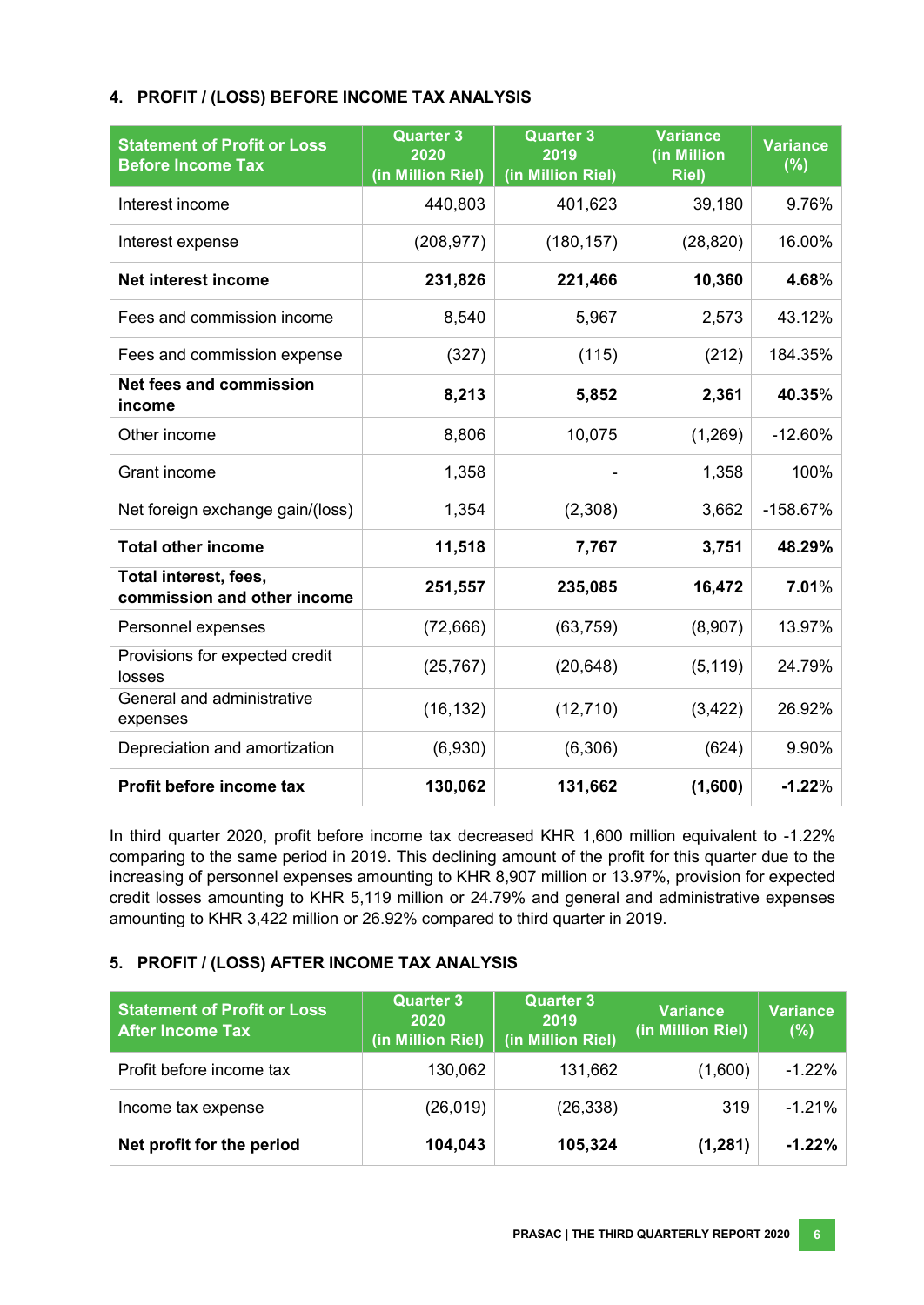Tax on income is calculated on taxable profit on income rate 20%. As the profit before income tax decreased so income tax expense also decreased. Although the result of net profit in quarter 3 2020 was lower than previous period 1.22%, PRASAC still achieved a good result with Return on Average Assets 0.79% and Return on Average Equity 5.77% for three-month period of net profit from 01 July to 30 September 2020.

| <b>Statement of Comprehensive</b><br><b>Income</b> | <b>Quarter 3</b><br>2020<br>(in Million Riel) | <b>Quarter 3</b><br>2019<br>(in Million Riel) | <b>Variance</b><br>(in Million Riel) | <b>Variance</b><br>(%) |
|----------------------------------------------------|-----------------------------------------------|-----------------------------------------------|--------------------------------------|------------------------|
| Net profit for the period                          | 104,043                                       | 105,324                                       | (1,281)                              | $-1.22%$               |
| <b>Translation difference</b>                      | 3,340                                         | 10,879                                        | (7,539)                              | $-69.30\%$             |
| <b>Total comprehensive income</b>                  | 107,383                                       | 116,203                                       | (8,820)                              | $-7.59%$               |

# **6. TOTAL COMPREHENSIVE INCOME / (LOSS) ANALYSIS**

Other comprehensive income item consists only translation difference resulting from assets and liabilities are translated at the closing rate as at the statement of financial position date whereas the items in the statements of comprehensive income and cash flows are translated into KHR using the average rate for the period while share capital is translated at the historical rate.

# **7. FACTORS AND TRENDS ANALYSIS AFFECTING FINANCIAL CONDITIONS AND RESULTS**

Below are the factors and challenges that have significant impact to financial conditions and results in third quarter 2020:

- Slow down economic activities due to government restrictions during COVID-19 outbreak. Some of sectors are heavily impact for instance, tourism, garment, construction and transportation.
- More business shut down and workers loss jobs due to COVID-19 pandemic. About 400 garments, footwear and travel goods factories in Cambodia have suspended their operations, leaving over 150,000 workers jobless.
- NBC requires Banks and financial institution implementation loan restructure guideline in order to maintain banking system soundness and sustain economic activity during the impact of COVID-19 outbreak and especially to relief the pressure on borrowers who are facing sharp collapse in their income, and hence difficulty in repaying their obligations as they come due.
- NPL started increasing because the borrowers loss jobs, business shutdown, less income and savings and more borrowers requested to reschedule their loans.
- Difficult to grow loan portfolio because of no demands, less business activities, people are still afraid of COVID-19 infections.
- NGOs and former opposition leaders are campaigning and instigating people not to pay back loans and continuing fighting MFI sector.

# <span id="page-13-0"></span>**B. SIGNIFICANT FACTORS AFFECTING PROFIT**

# **1. DEMAND AND SUPPLY CONDITIONS ANALYSIS**

PRASAC is the largest microfinance deposit taking in Cambodia which providing a broad range of innovative and diversified products and services delivered via modernized distribution channels. Due to MDI status, PRASAC focus more on MSME and seeking to expand its business operations by taking advantage of a supply gap for banking services in Cambodia, particularly in rural areas. PRASAC has also identified opportunities to increase profitability on existing customers and attract new customers by offering additional and innovative products and services.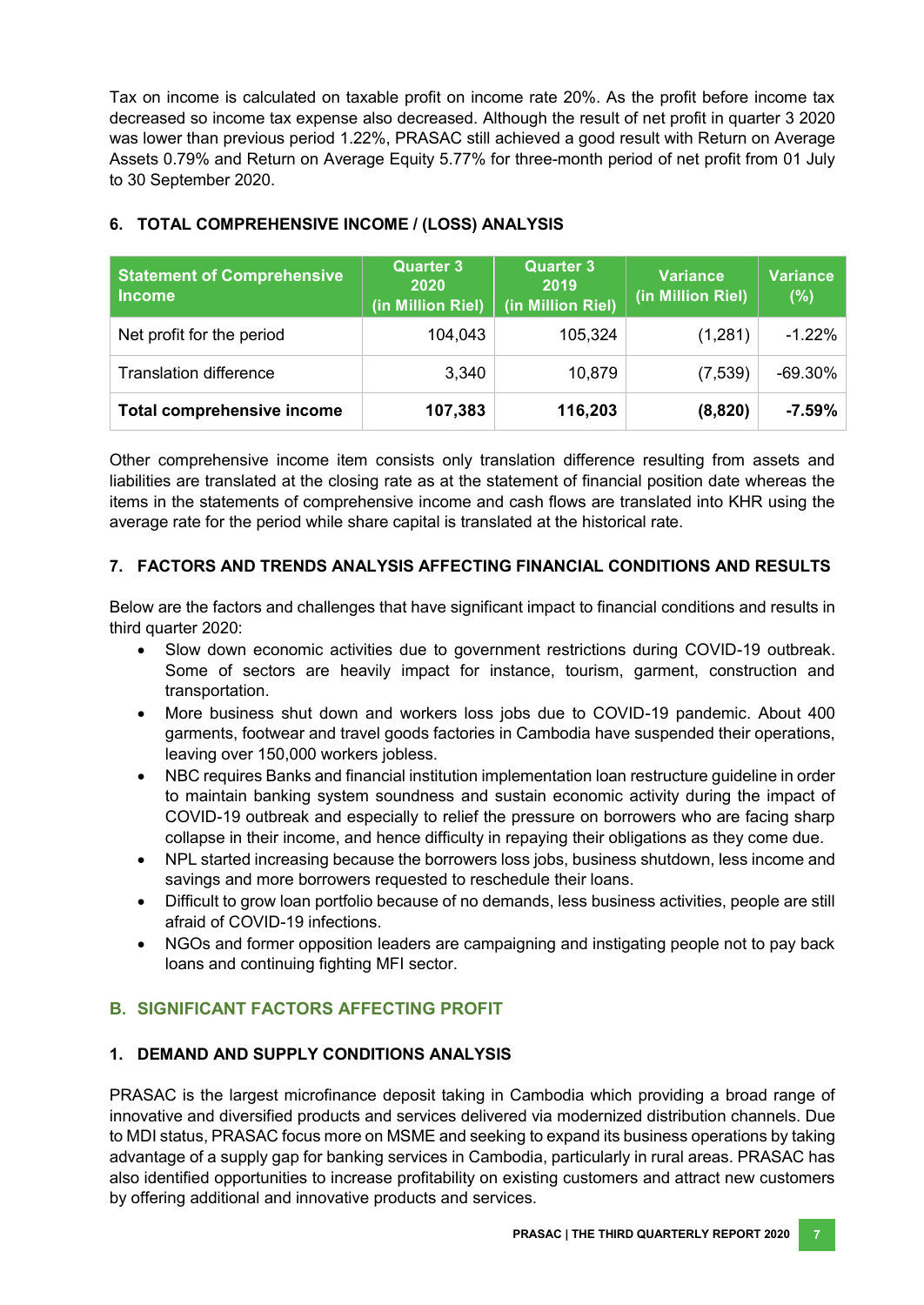PRASAC is continuously updating and expanding its line of products and services to meet the diverse needs of its customers. PRASAC is investing heavily in FinTech and digitalization of services to increase accessibility, convenience, ease of use, and to allow customers to perform self-service banking anywhere at any time.

#### **2. FLUCTUATIONS IN PRICES OF RAW MATERIALS ANALYSIS**

PRASAC is operating as microfinance institution to provide financial products and services to customers, therefore the analysis of fluctuations in prices of raw material is not applicable to the Company.

#### **3. TAX ANALYSIS**

PRASAC is obliged to pay taxes and excises to the state under the existing laws of Cambodia. PRASAC is a large taxpayer and is required to pay tax under the real regime tax system as set forth by the General Department of Taxation. Tax expenses include current tax and deferred tax. Tax expenses are recorded in the statement of comprehensive income.

#### **4. EXCEPTIONAL AND EXTRAORDINARY ITEMS ANALYSIS**

At the date of this report, management is not aware of any exceptional and extraordinary items, transaction or event of a material and unusual nature accruing that may significantly impact to the financial statement of the Company. With current status of the coronavirus (COVID-19) outbreak, management will continuously pay close attention to the development of the COVID-19 outbreak in Cambodia and its impact to the Company's operation.

#### <span id="page-14-0"></span>**C. MATERIAL CHANGES IN SALES AND REVENUE**

In quarter 3 2020, PRASAC earned total revenue around KHR 460,861 million increased 10.34% compared to the same period in prior year. Net interest income increased from KHR 221,466 million to KHR 231,826 million while gross loan portfolio slightly increased 13.09%. Although, Cambodia's economy affected by COVID-19 outbreak, PRASAC is still managed and operating in a good profitability.

#### <span id="page-14-1"></span>**D. IMPACT OF FOREIGN EXCHANGE, INTEREST RATES AND COMMODITY PRICES**

#### **1. FOREIGN EXCHANGE RISK**

Foreign exchange risk involves losses that may occur due to fluctuations in currency exchange rates. PRASAC's business activities cross three main currencies – KHR, USD, and THB. Volatility in exchange rates may have a material impact on PRASAC's operating income and profitability.

Exchange rates are regularly monitored by the Treasury Department. PRASAC policies stated that it shall not engage in activities to derive income from proprietary trading or speculation on the movements of exchange rates, interest rates, or value of securities. PRASAC is not authorized to maintain a proprietary trading book in short-term foreign currency instruments. Any foreign currency transaction or position owned or owed must display a clear linkage to client-related business.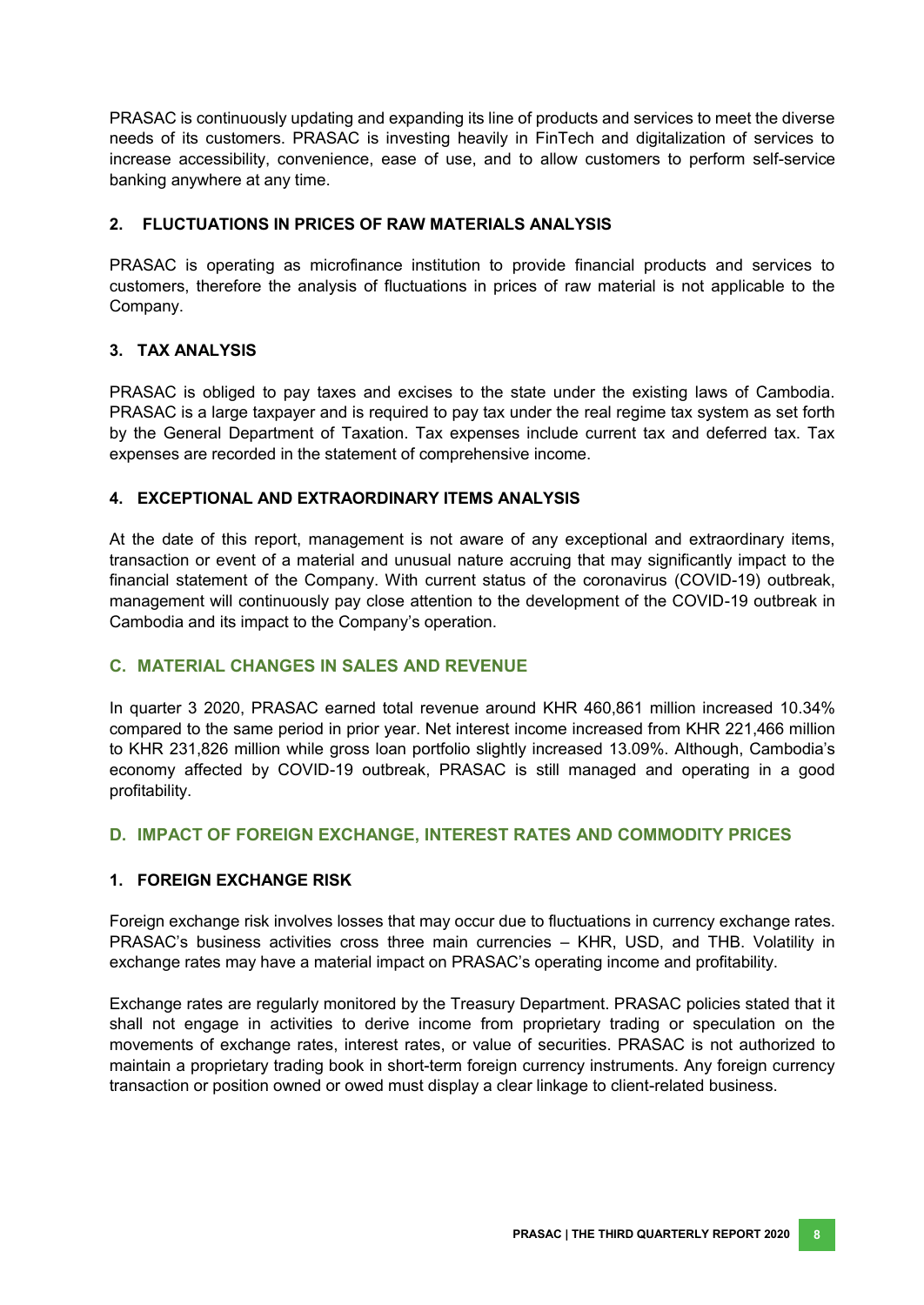#### *Limit*

| <b>Risk Measure</b>                                             | ∣ Limit                 |
|-----------------------------------------------------------------|-------------------------|
| Aggregate Foreign Currency Position to Total Regulatory Capital | $\ge$ -20 and $\le$ 20% |
| Single Foreign Currency Position to Total Regulatory Capital    | $\ge$ -20 and $\le$ 20% |

The Asset and Liability Committee is responsible for taking appropriate measures to maintain the foreign currency risk exposure within these limits at all times.

#### *Actions on Forex*

The Asset and Liability Committee (ALCO) will monitor current and forecast adherence to the limits above and will determine appropriate counterbalancing measures should the actual position threaten to be breached.

Acceptable foreign exchange risk management instruments that may serve to reduce the net long or short foreign exchange position in certain currencies include the following:

- creating additional offsetting Forex assets (in case of an underlying short position) or offsetting Forex liabilities (in case of an underlying long position).
- reducing (selling) Forex assets or buying back liabilities in the cash market for immediate value.
- using forward transactions to offset Forex assets or liabilities that would otherwise create an excessive short or long net open position.
- converting Forex liabilities into effective functional currency positions using cross currency swaps.

| As at 30 September 2020<br>(in Million Riel or Percentage) | <b>USD</b><br><b>KHR</b> |           | <b>THB</b> | Total      |
|------------------------------------------------------------|--------------------------|-----------|------------|------------|
| Assets                                                     | 11,879,848               | 1,684,794 | 126,735    | 13,691,377 |
| Liabilities and capital                                    | 11,989,413               | 1,518,117 | 183,847    | 13,691,377 |
| Off-balance sheet assets                                   | 799,705                  | 400       |            | 800,105    |
| Off-balance sheet liabilities                              | 799,705                  | 400       |            | 800,105    |
| $(+)$ long $/$ (-) short                                   | (109, 565)               | 166,677   | (57, 112)  |            |
| Net open position / net worth %                            | $-5.38%$                 | 8.19%     | $-2.80%$   |            |
| Limit %                                                    | 20%                      | 20%       | 20%        |            |
| <b>Excess</b>                                              | N/A                      | N/A       | N/A        |            |

The detailed net open position calculation is provided in the following table:

#### **2. INTEREST RATE**

Interest rate risk is commonly defined as the possibility that changes in the prevailing market interest rate levels produce an adverse impact on PRASAC's income and the value of its assets and liabilities, with consequential effects on PRASAC's equity. Interest rate changes have an impact on the net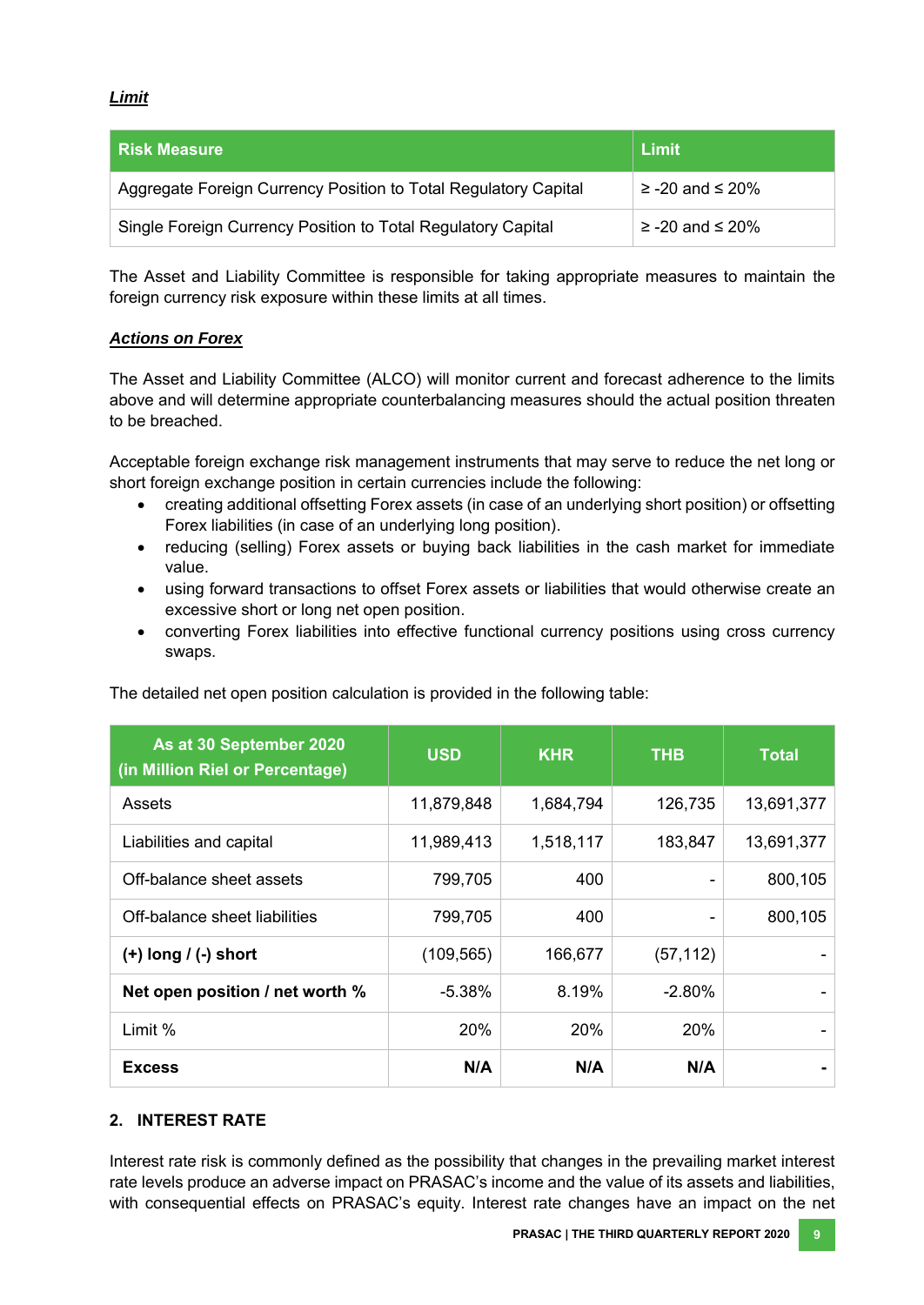interest income of PRASAC when there is an imbalance between assets and liabilities on which interest is applicable. Any significant changes in interest rates could have a material adverse effect on PRASAC's financial performance and profitability. An analysis of the interest rate risk pertaining to PRASAC's assets and liabilities is disclosed in the table on the following page: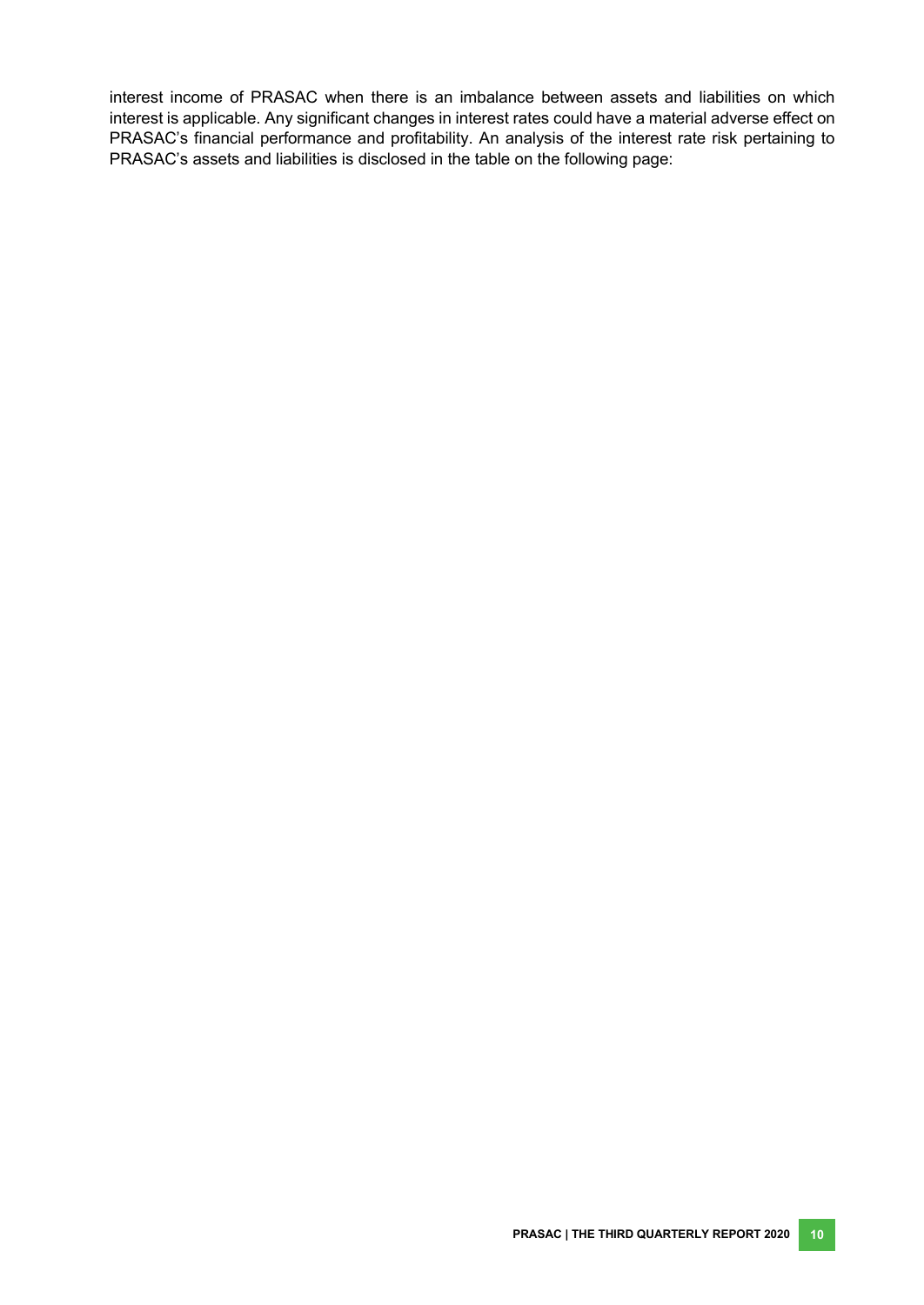| As at 30 September 2020<br>in Million Riel              | Up to 1 month | 1-3 months               | 3-12 months | 1-5 years | Over 5 years             | <b>Non-interest</b><br><b>sensitive</b> | Total      |
|---------------------------------------------------------|---------------|--------------------------|-------------|-----------|--------------------------|-----------------------------------------|------------|
| <b>Financial assets</b>                                 |               |                          |             |           |                          |                                         |            |
| Cash on hand                                            |               | $\overline{\phantom{0}}$ |             |           | $\overline{\phantom{a}}$ | 556,468                                 | 556,468    |
| Balances with the NBC                                   | 205,000       | 915                      | 605         |           | $\overline{\phantom{a}}$ | 517,328                                 | 723,848    |
| Balances with other banks                               | 783           | $\overline{\phantom{a}}$ |             |           | $\overline{\phantom{a}}$ | 12,982                                  | 13,765     |
| Loans to customers                                      | 328,903       | 445,991                  | 2,194,619   | 7,515,455 | 1,000,360                | $\overline{\phantom{a}}$                | 11,485,328 |
| Other assets                                            |               |                          |             |           |                          | 2,838                                   | 2,838      |
| <b>Total financial assets</b>                           | 534,686       | 446,906                  | 2,195,224   | 7,515,455 | 1,000,360                | 1,089,616                               | 12,782,247 |
| <b>Financial liabilities</b>                            |               |                          |             |           |                          |                                         |            |
| Deposits from banks and other<br>financial institutions | 38,398        | 73,190                   | 106,641     |           |                          |                                         | 218,229    |
| Deposits from customers                                 | 1,355,614     | 1,534,885                | 4,864,402   | 265,639   | $\overline{\phantom{a}}$ |                                         | 8,020,540  |
| <b>Borrowings</b>                                       | 39,252        | 81,490                   | 897,462     | 1,675,636 | 4,428                    |                                         | 2,698,268  |
| Subordinated debts                                      |               | 4,088                    | 46,332      | 130,820   | 84,437                   |                                         | 265,677    |
| Debt securities issued                                  |               | $\overline{\phantom{a}}$ |             | 121,865   | $\overline{\phantom{a}}$ | $\overline{\phantom{a}}$                | 121,865    |
| Other liabilities                                       |               | $\overline{\phantom{a}}$ |             |           | $\overline{\phantom{a}}$ | 285,635                                 | 285,635    |
| <b>Total financial liabilities</b>                      | 1,433,264     | 1,693,653                | 5,914,837   | 2,193,960 | 88,865                   | 285,635                                 | 11,610,214 |
| <b>Maturity Gap</b>                                     | (898, 578)    | (1, 246, 747)            | (3,719,613) | 5,321,495 | 911,495                  | 803,981                                 | 1,172,033  |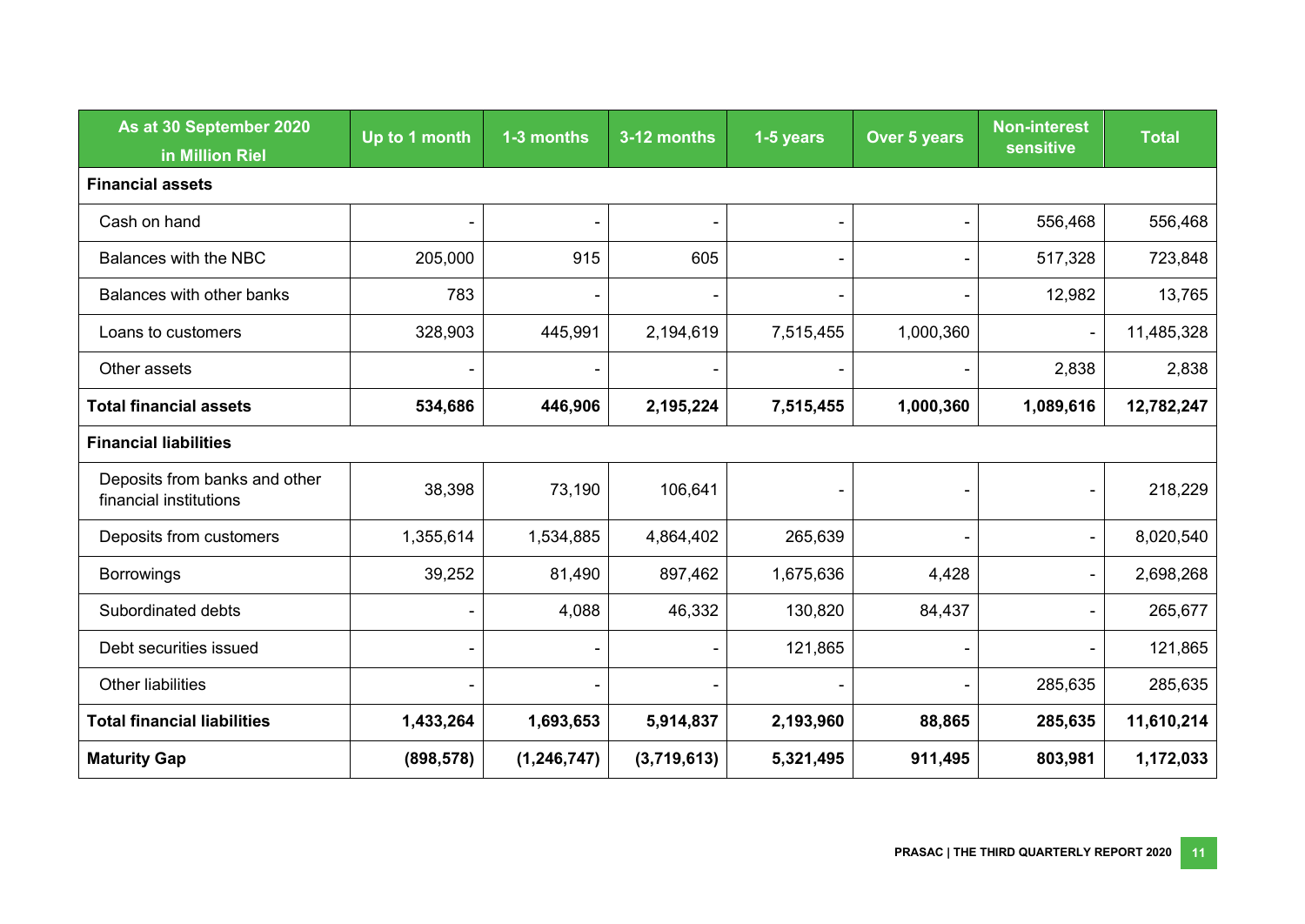#### **Risk Mitigation:**

#### *Re-pricing Gap Management*

The interest rate gap is a common form of interest rate sensitivity measurement. The re-pricing gap is equal to rate sensitive assets (RSA) minus rate sensitive liabilities (RSL).

PRASAC strives to achieve a balance between reducing risk to earnings from adverse movements in interest rates and enhancing net interest income through correct anticipation of the direction and extent of interest rate changes. By running positive near-term gaps, PRASAC will benefit if interest rates rise, and by running negative gaps PRASAC will benefit if interest rates fall. PRASAC's interest rate exposure limit is complied with and reviewed on a monthly basis. The gap reports are used to measure the magnitude of risk to interest income arising from interest rate movements. PRASAC focuses on net gaps in the 30, 90, 180, 270 and 365-days cumulative timeframes.

PRASAC takes into account the following limitations of re-pricing gap analysis:

- Interest rates on assets and liabilities do not always move by the same magnitude or velocity
- Optional features of many deposit instruments and loans are not readily determinable
- Exposures arising from new business generally are not captured
- Re-priceable investments/funds may roll off at rates significantly different from current rates.

In order to address the limitations of traditional re-pricing gap analysis, PRASAC maintains additional interest rate simulations (see below).

#### *Net Interest Income Simulation*

The focus of this simulation is to measure risk to net income by projecting the future composition of PRASAC's assets and liabilities and applying different interest rate scenarios. Simulation modeling includes "what if" analyses to determine the effect of different strategies on PRASAC's risk profile and profitability.

By using simulations, PRASAC considers realistic assumptions about the speed and magnitude of the loan and deposit product rate reactions in response to market changes in various currencies. The impact of prepayment rates on loans is also taken into account. Management carefully assesses and documents the assumptions underlying the simulations. Second round effects about changes in loan demand and deposit supply following the assumed rate adjustments are not part of the simulation.

While simulations can adequately assess short-term (1 year) interest rate risk, PRASAC does not rely on this analysis to capture and isolate the risks associated with longer term re-pricing imbalances. Duration-weighted gap analysis of the balance sheet is utilized to evaluate long-term fixed-rate positions.

#### *Duration-Weighted Re-pricing Gap*

In addition to the sensitivity of current income, an interest rate re-pricing gap report can also be used to provide a rough estimation of the value impact on assets and liabilities following a market interest rate change. By assessing the economic value change of assets and liabilities following such a rate shock, PRASAC can determine the economic loss or gain in equity value at the different simulation levels.

PRASAC calculates a matrix of more precise duration estimates for each cell in the re-pricing gap report, i.e. the intersections between time intervals and balance sheet line items. For this purpose, PRASAC maintains sufficiently granular time bands at the long end of the re-pricing schedule. These more distant gaps naturally become more important for their long-term economic capital impact.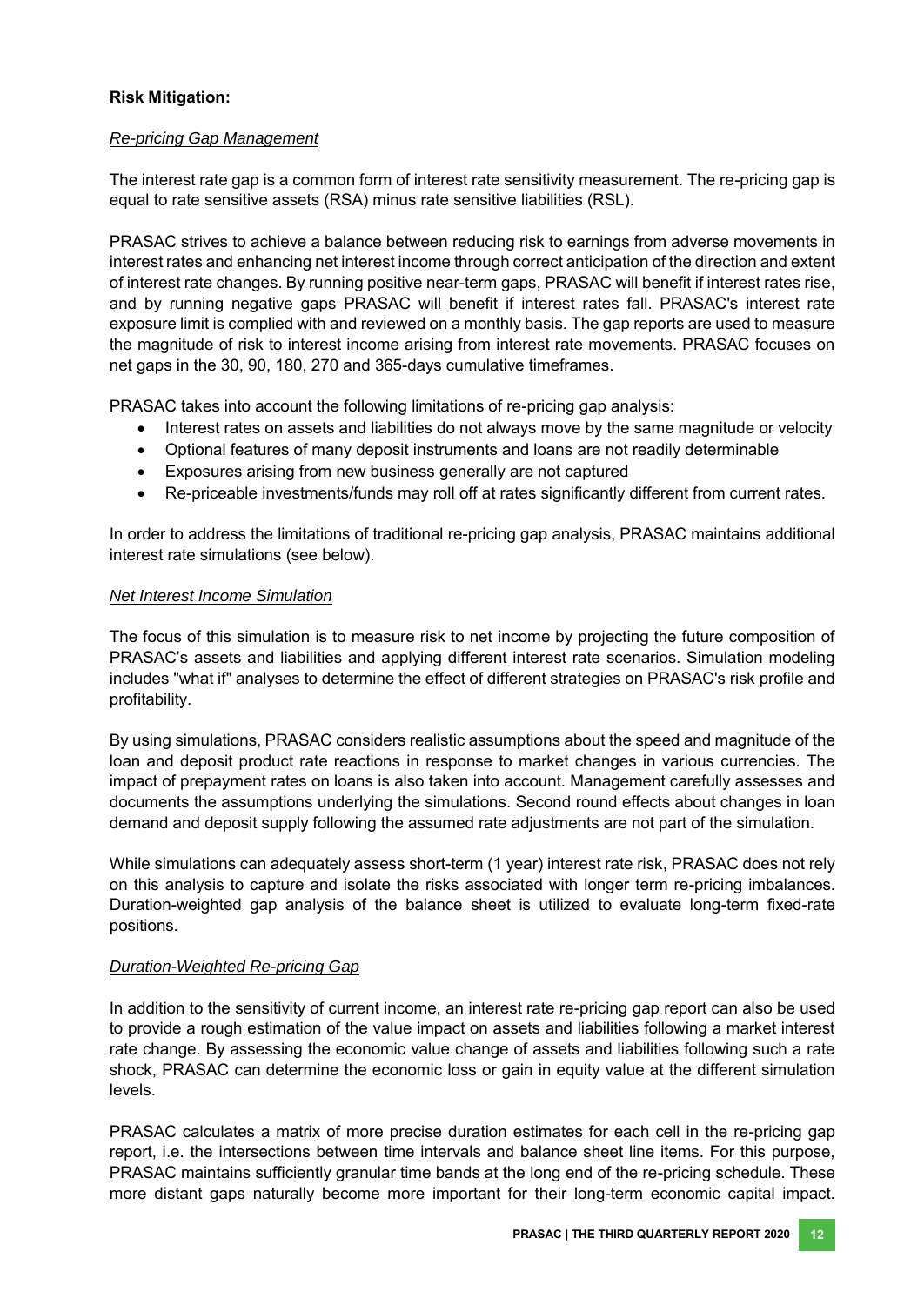Duration analysis requires knowledge of the average contractual rates applicable to each line item and the new market discount yields following the rate change. With these assumptions, PRASAC may calculate a matrix of modified duration weights that are applied to the cells of the parallel re-pricing gap report.

The economic capital perspective in duration-weighted gap methods emphasizes the long-term balance sheet value impact of interest rate changes. This is an important complement to the strictly short-term earnings approach underlying the net interest income simulation.

#### *Interest Rate Risk Limits*

The Interest Rate Risk limits are as follows:

| <b>Interest Rate Risk</b><br><b>Measure</b>                          | <b>Definition</b>                                                                                                                                                                                                                                                                                                                                                                                                                                                                                                              | <b>Limit</b>                                                             |
|----------------------------------------------------------------------|--------------------------------------------------------------------------------------------------------------------------------------------------------------------------------------------------------------------------------------------------------------------------------------------------------------------------------------------------------------------------------------------------------------------------------------------------------------------------------------------------------------------------------|--------------------------------------------------------------------------|
| Net Interest Income<br>at Risk - Re-pricing<br>Gap                   | Using re-pricing gap analysis, market rate scenarios<br>of:<br>+200 /-100 bps in the 4-yr USD swap rate, +200/200<br>bps in top 10 banks KHR 1 year Deposit Rate, and<br>+200/-200 bps in THB 3-Month BIBOR<br>may separately and in combination not lead to a<br>deterioration of more than 25% of net interest income<br>compared to rolling prior 12 months actual net interest<br>income.                                                                                                                                  | $\leq$ 25% of Recent<br><b>Actual Net</b><br>Interest Income             |
| <b>Forward Net Interest</b><br>Income at Risk -<br><b>Simulation</b> | Using simulation, market rate scenarios of:<br>+200 /-100 bps in the 4-yr USD swap rate,<br>+200/-200 bps in top 10 banks KHR 1 year Deposit<br>Rate, and<br>+200/-200 bps in THB 3-Month BIBOR<br>may separately and in combination not lead to a<br>cumulative deterioration of more than 25% of net<br>interest income compared to the current budget 12<br>months forward. Simulation includes new business as<br>per budget and detailed assumptions about the basis<br>co-movement of asset and liability product rates. | ≤ 25% of<br>projected 12-<br>months of<br>forward Net<br>Interest Income |
| Economic Capital at<br><b>Risk - Duration Gap</b>                    | Using a per-currency duration-weighted re-pricing gap,<br>the economic capital at risk from a rate shock scenario<br>as below may separately or in combination not lead to<br>a loss of more than 20% of total regulatory capital:<br>+200 /-100 bps in the 4-yr USD swap rate,<br>+200/-200 bps in top 10 banks KHR 1 year Deposit<br>Rate, and<br>+200/-200 bps in THB 3-Month BIBOR                                                                                                                                         | $\leq$ 20% of<br><b>Regulatory Net</b><br>Worth                          |

#### *Interest Rate Risk Management Actions*

In the event that the current or forecasted balance sheet structure should lead to a likely breach of one or several of the interest rate risk limits above, it is the responsibility of the Asset and Liability Committee to devise strategies for adjusting PRASAC's balance sheet position in order to reduce interest rate risk exposure and maintain limit compliance.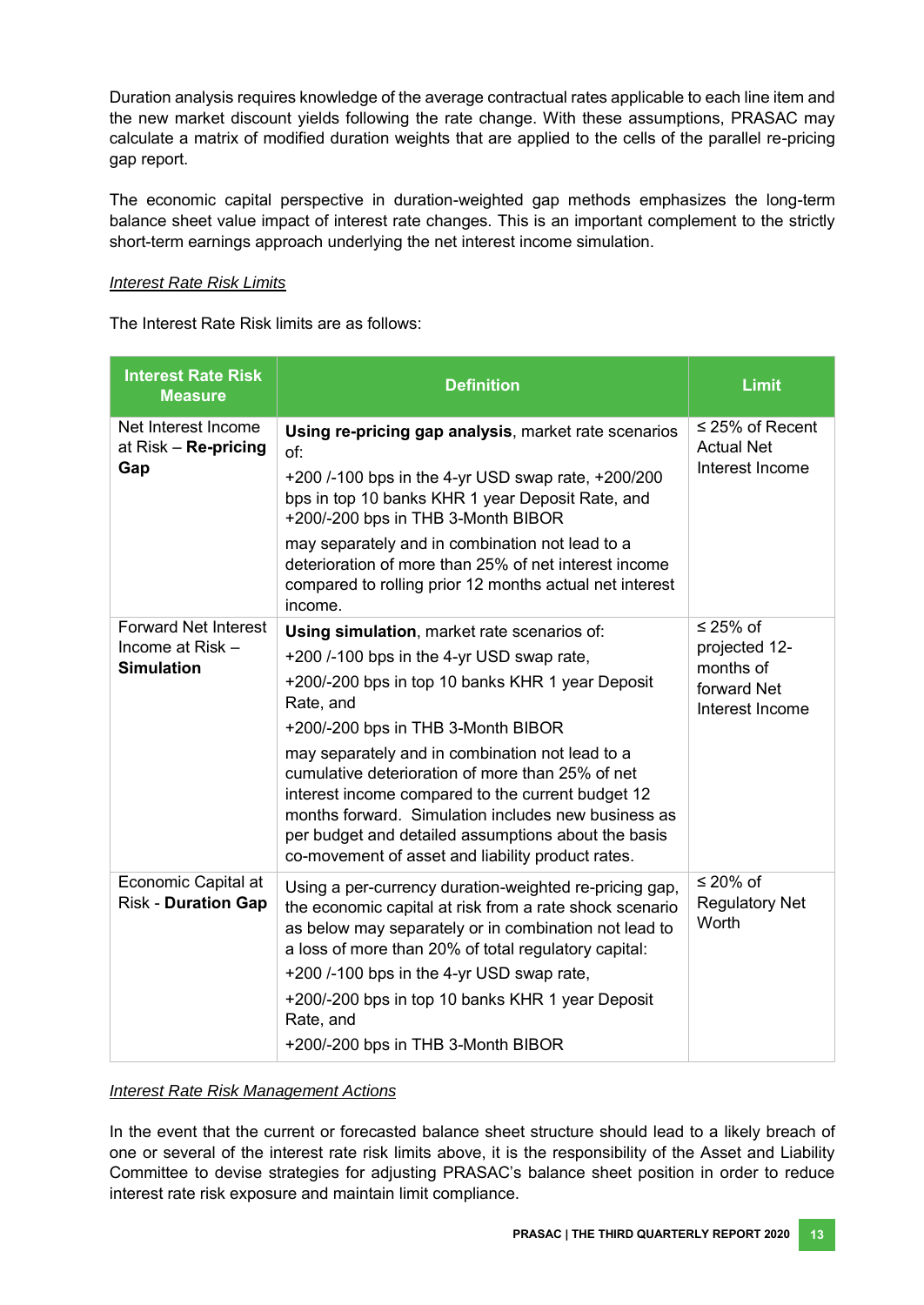Acceptable interest rate risk management instruments that PRASAC may deploy to manage interest rate risk are:

- creating an additional variable or fixed rate assets or liabilities in particular currencies to offset existing imbalances,
- selling certain fixed rate or variable rate assets or buying back (pre-paying) certain fixed rate or variable rate liabilities for immediate value,
- using over-the-counter interest rate forward transactions or long-term fixed-rate securities to offset existing fixed rate contracts on the asset or liability side,
- converting variable rate liabilities into fixed rate liabilities or vice versa using interest rate swap agreements.

Note that derivative overlay transactions, such as interest rate forwards and interest rate swap agreements require Board approval similar to the Board resolutions required for the underlying commercial borrowing transactions. The Board will only authorize forward or swaps in interest rate instruments for the purposes of risk reduction or hedging. Trading such instruments or making markets in them under an independent profit motive that is not related to an interest rate risk reduction strategy is specifically not allowed at PRASAC.

#### <span id="page-20-0"></span>**E. IMPACT OF INFLATION**

- Inflation is very important for PRASAC because PRASAC typically deal normal financial instrument such as making loan about 86% of its total assets of which 12%, 1% and 87% is in Khmer Riel, Bath Thai and United States Dollar respectively.
- Cambodia's economy recovered strongly in 2016-19 with real GDP growth of 7.0%, 7.0%, 7.5% and 7.0% p.a.
- In the lasts 5 years record the CPI stood at an average year-on year of 2.5% p.a.
- The economy is to a large extent dollarized; the exchange rate moves within a small bandwidth for the last ten years.
- Registered unemployment at 1.02% in 2019.
- Due to COVID-19 all GDP of Cambodia for 2020 will drop down to -1.6% (IMF April 2020).

# <span id="page-20-1"></span>**F. ECONOMIC, FISCAL AND MONETARY POLICY OF ROYAL GOVERNMENT**

- Government accumulates USD 400 million of savings for the use of COVID-19 emergency cases.
- Reduce tax for tourism sectors. Improve infrastructure and reduce cost of operation. Reduce 6 holidays in year to increase productivities.
- Reserve USD 3 billion ahead for possible impacts COVID-19 and European Union's Everything But Arm's (EBA) trade scheme.
- Reserve USD 600 million to 800 million to lend to banks and MFIs to stimulus economy.
- Appeal banks and MFIs to reschedule loans during this COVID-19 period.
- Existing loan: Reduce withholding tax of borrowing to 10% from April to December 2020. New loan: Reduce withholding tax of borrowing to 5% from April to December 2020, then 10% from January to December 2021. From 2022, previous withholding tax (WHT) will be applied.
- Delay in offering seniority payment to employees for year 2020.
- Cambodia reduces all expenses for 3 years (strategic plan for 2021-2023).
- Government prepared and gives USD 125 million to more than 600,000 poor and vulnerable families.
- The government adjusted quarantine measures and prepare special arrangements for potential investors, technical experts and consultants who come to the Kingdom.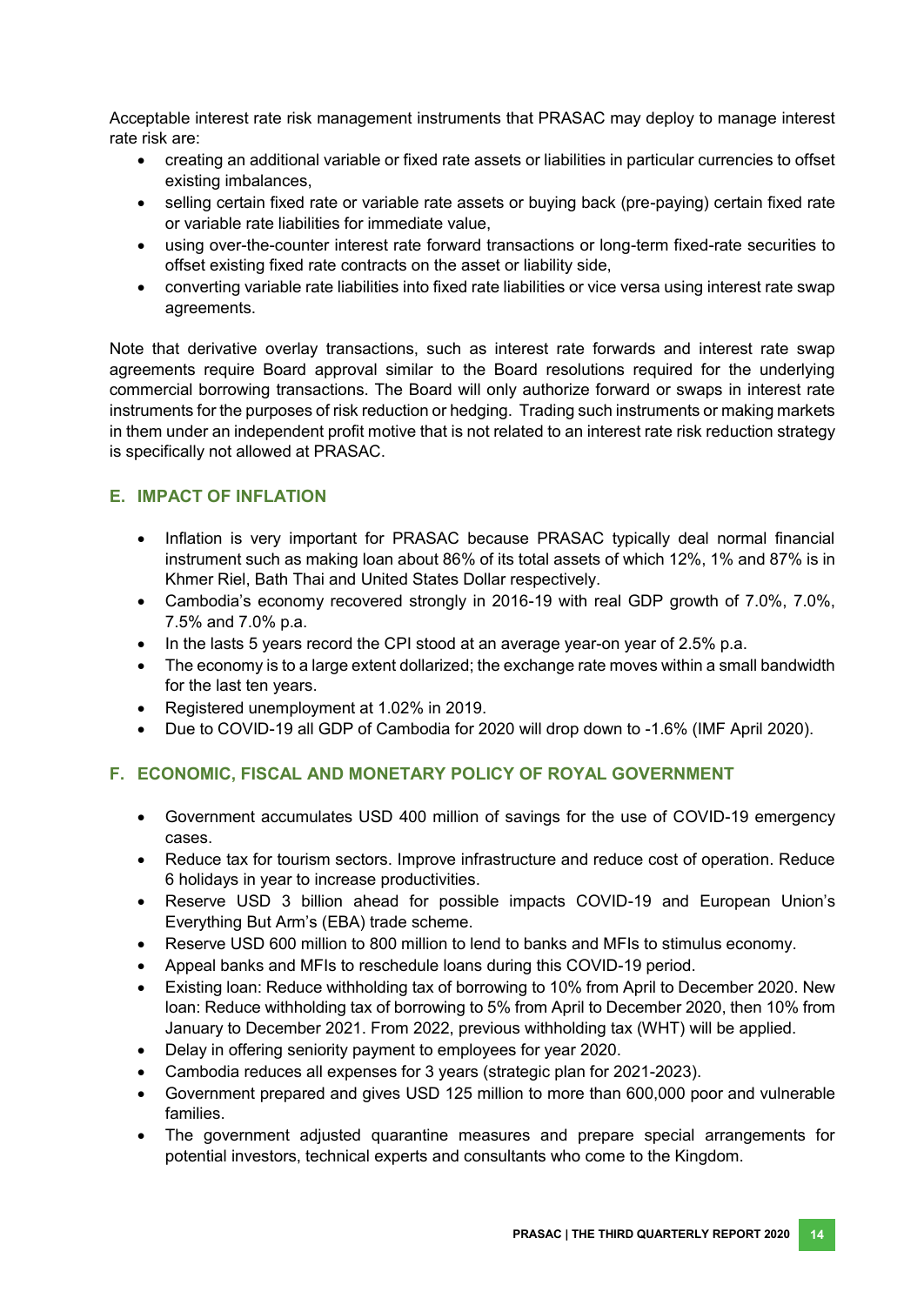#### **The National Bank of Cambodia (NBC) interventions:**

- NBC requested banks and financial institutions to reduce loan-related fees and cancel fines for borrowers for the rest of the year as the Kingdom battles the COVID-19 pandemic.
- Encourage to continue lending to priority sectors (i.e. tourism, garment, construction, ...)
- Delay the implementation of the Capital Conservation Buffer (CCB) requirement until next year.
- Reduce the interest rate on the Liquidity-Providing Collateralized Operation (LPCO) up to 0.5%. Decrease the interest rate for the Negotiable Certificate of Deposits (NCD).
- Reduce the Reserve Requirement Rate (RRR) on deposit balance from 8% for KHR and 12.5% for USD to 7% for the next 6 months, starting from April.
- Reduce Liquidity Coverage Ratio (LCR) to appropriate level if it is necessary.
- Issued guideline on reschedule loans that impact from COVID-19, especially priority sectors.
- Encourage all institutions and clients to use digital financial services rather than use cheque or cash for payment.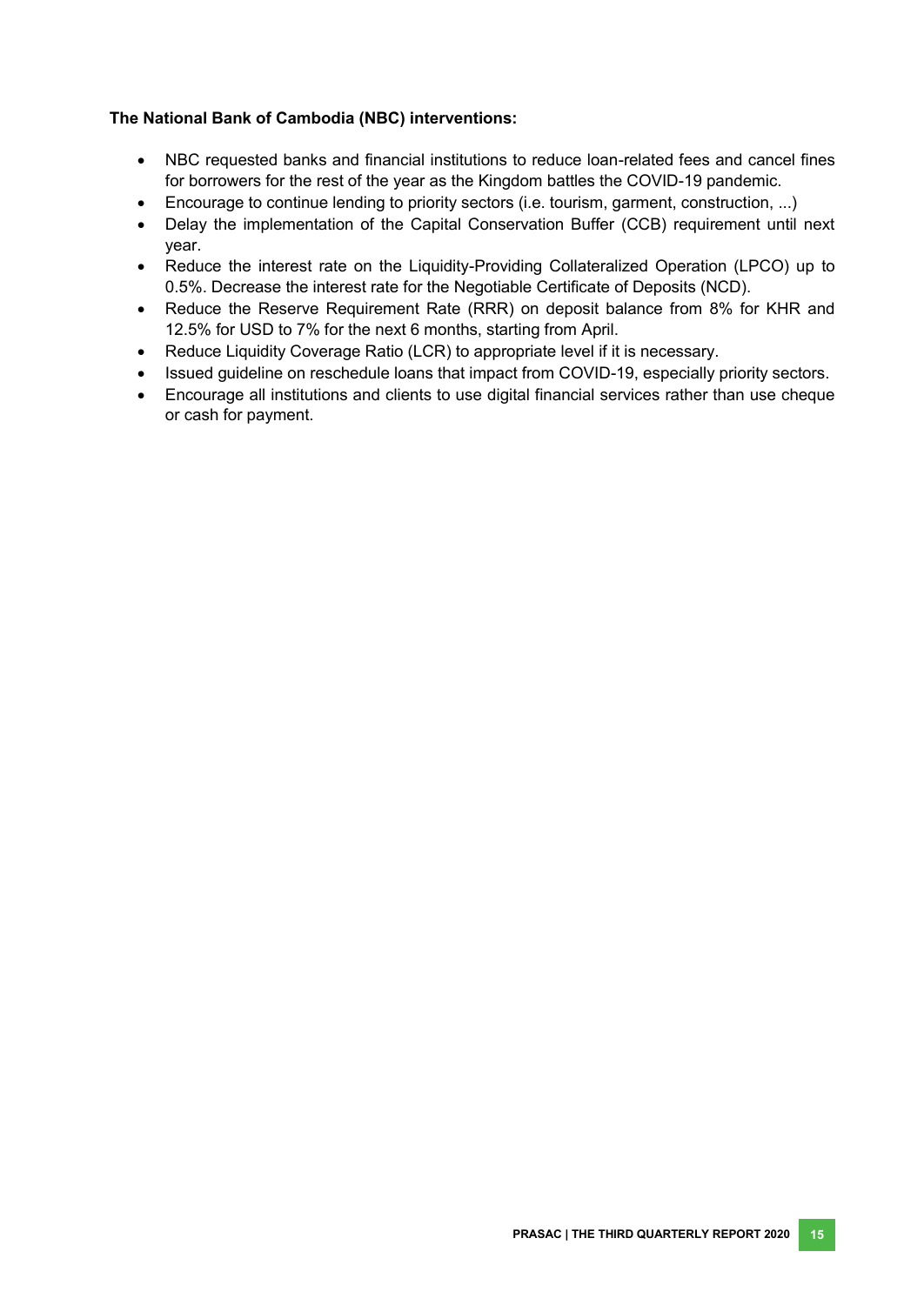# **PART 5 - OTHER NECESSARY INFORMATION FOR INVESTOR PROTECTION**

PRASAC Bonds guaranteed by CGIF. According to the Prakas on Public Issuance of Debt Securities, there is no requirement to have a credit rating on the corporate bond but the credit rating of the guarantor is required.

CGIF has been assigned credit ratings of:

- "AA/A-1+" Global (Long Term & Short Term), Stable Outlook, by S&P Ratings on 22 Jun 2018
- "gAAA/seaAAA/AAA", Global/ASEAN/National, Stable Outlook, by RAM Ratings on 16 Jan 2019
- "AAA" National, Stable Outlook, by MARC on 14 Jan 2019
- "AAA" National, Stable Outlook, by TRIS Ratings on 10 Oct 2018
- "AAA" National, Stable Outlook, by Fitch Ratings Indonesia on 15 Nov 2018

Guaranteed by CGIF. Pursuant to the CGIF Guarantee, CGIF will irrevocably and unconditionally guarantee to the Bondholders' Representative the full and punctual payment of each Guaranteed Amount. For the purposes of the CGIF Guarantee, "Guaranteed Amount" means:

- any Principal Amount and any Scheduled Interest which is overdue and unpaid (whether in whole or in part) by the Issuer under the Terms and Conditions and the bondholder's agreement;
- any Additional Accrued Interest; and any Bondholders' Representative Expenses, (in each case as defined in the CGIF Guarantee).

The guarantee amount is subject to the terms of the guarantee in the form attached as Annex C to the Terms and Conditions (the "CGIF Guarantee").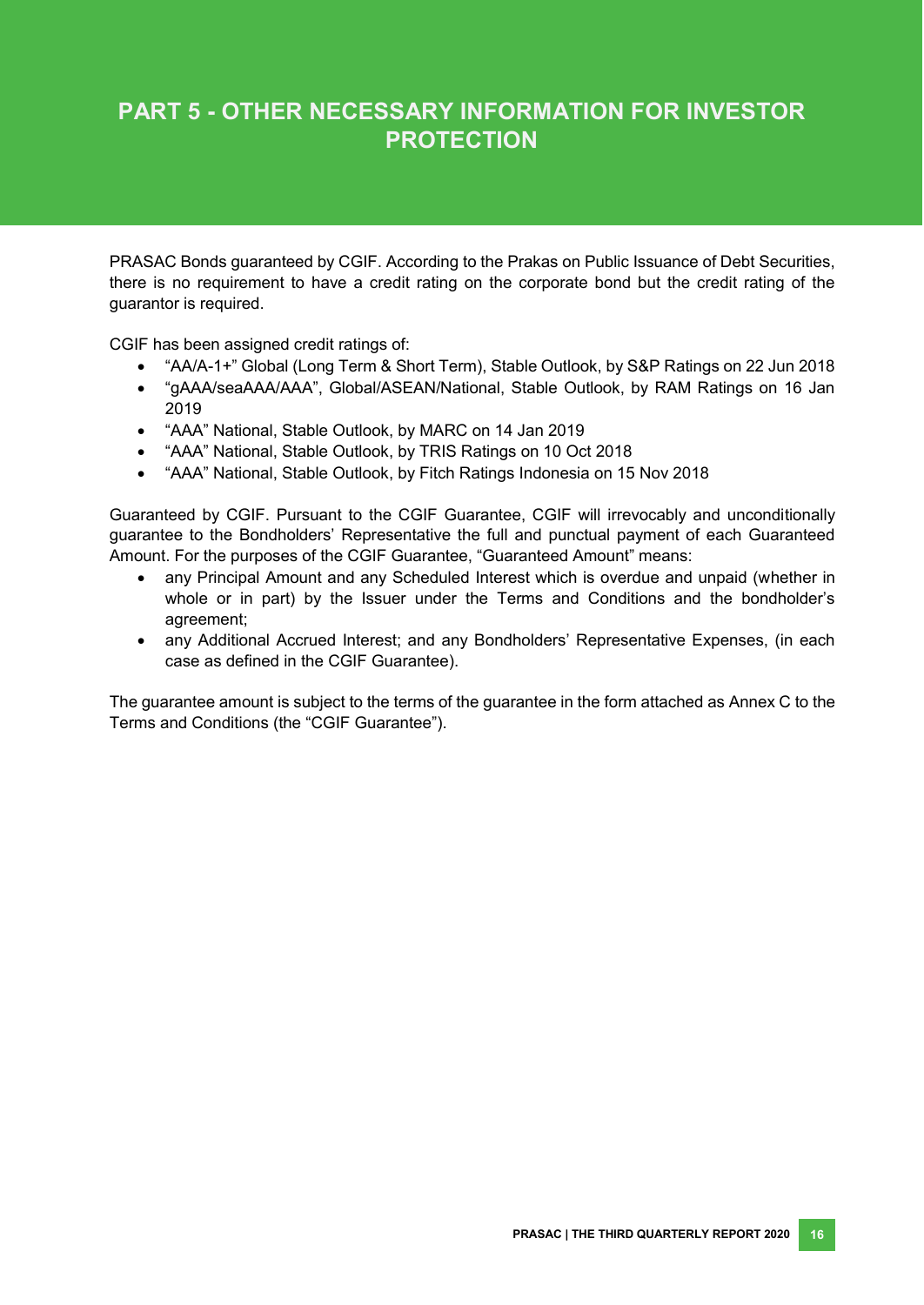# **Signature of Directors of the Listed Entity**

<span id="page-23-0"></span>

**Sim Senacheert Hak Soo KIM** Director **Hak Soo KIM Director Director** Director **Director Director Director Director**